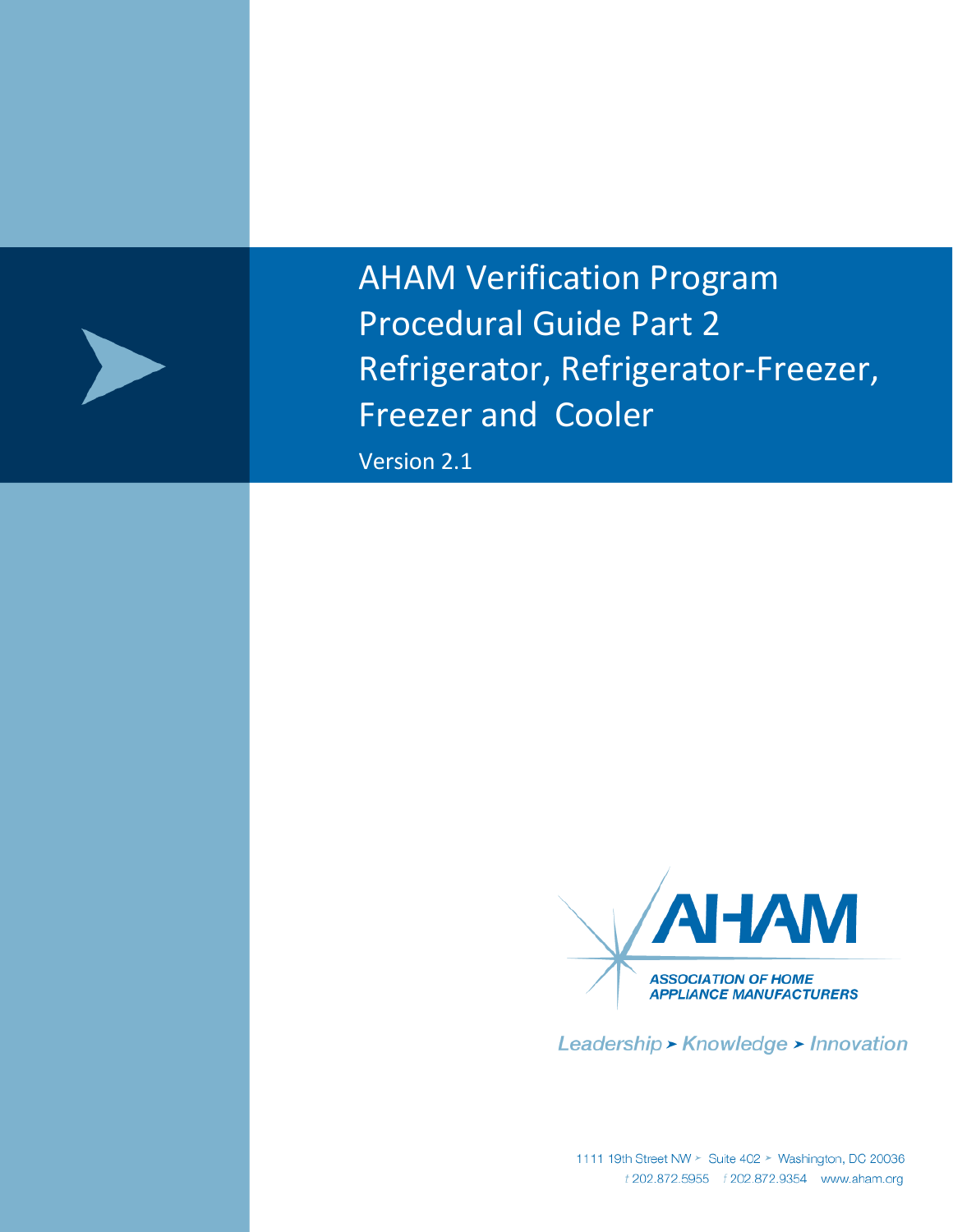#### **Sponsor:**

Association of Home Appliance Manufacturers (AHAM) 1111 19<sup>th</sup> St. NW, Suite 402 Washington, DC 20036

#### **Administrator:**

CSA International 178 Rexdale Blvd. Toronto, ON M9W 1R3 Canada ©AHAM 2020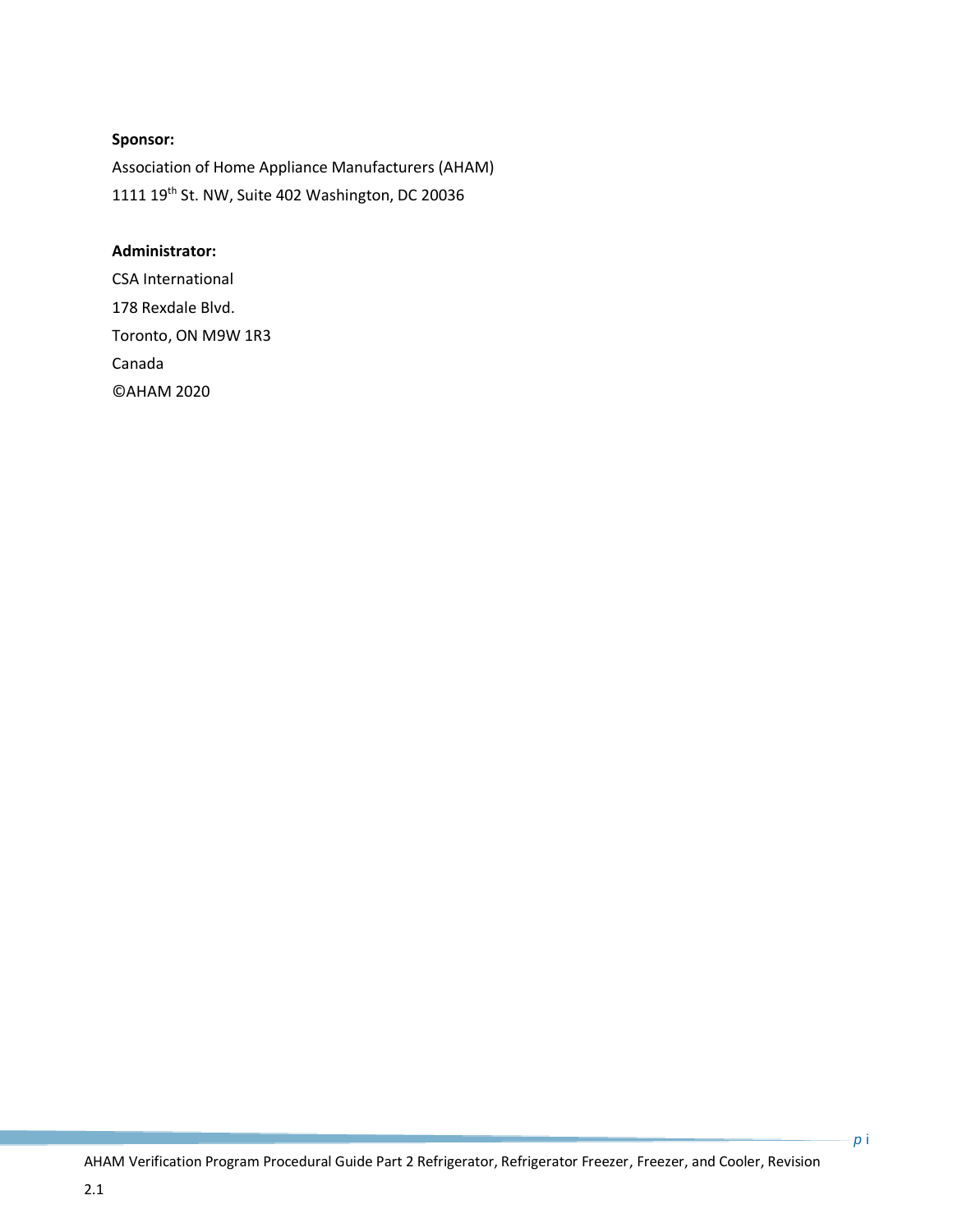# **DOCUMENT REVISION HISTORY**

| <b>Revision</b> | <b>Revision Description</b>         | Date (MM/DD/YYYY) |  |
|-----------------|-------------------------------------|-------------------|--|
| N/A             | <b>Initial Release</b>              | 12/26/2016        |  |
| 1.a             | <b>Editorial Change</b>             | 7/12/2017         |  |
| 1.b             | <b>Editorial Change</b>             | 9/11/2017         |  |
| 1.c             | 10/15/18<br><b>Editorial Change</b> |                   |  |
| 2.0             | 5/1/2020<br><b>General Updates</b>  |                   |  |
| 2.1             | <b>General Updates</b>              | February 2022     |  |

**Note:** The document revision history will only list the editorial revisions with the addition of alphanumeric letters next to the procedural guide version number and all the other substantial revisions will be indicated by a new version number.

2.1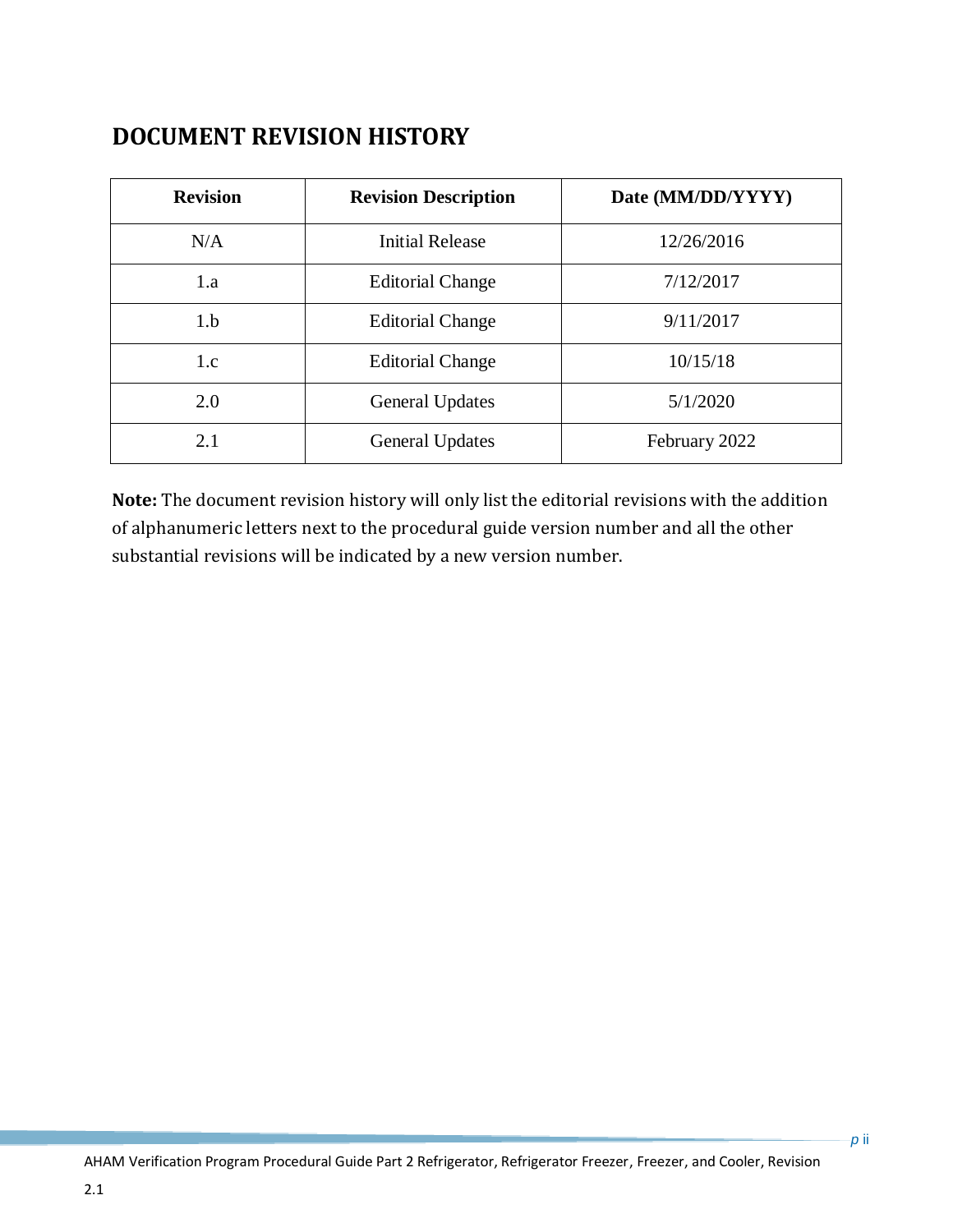# **FOREWORD**

The Association of Home Appliance Manufacturers (AHAM) sponsors the Refrigerator, Refrigerator-Freezer, Freezer and Cooler **Verification Program** (**Program** or **Verification Program**). This Procedural Guide outlines the specific policies and procedures which applies to Refrigerator, Refrigerator-Freezer, Freezer and Cooler **Verification Program** operated by AHAM. This Procedural Guide Part 2 should be used in conjunction with the AHAM Verification Program Procedural Guide Part 1 for All Major Appliance Verification Programs.

In order for products to be sold into the market in the United States, they must be compliant with applicable energy efficiency standards. The U.S. Department of Energy (DOE) requests the product's Annual Energy Consumption in (kWh/yr) and Adjusted Volume (cubic feet) at the time of certification. Other programs, such as the voluntary ENERGY STAR program, a joint program of DOE and the US Environmental Protection Agency (EPA), administered by EPA, may require that **Manufacturers** obtain third-party **Qualification** of their products prior to distributing them into the market place.

Product certification is the responsibility of the product **Manufacturer**. The AHAM **Program** is not a certification program – it does not test products prior to their entry into market and it does not submit certification compliance information to **Government Stakeholders** on behalf of the **Manufacturers**. The AHAM **Program** does not qualify products, in the same way that it does not certify products.

The ENERGY STAR program, as of January 1, 2011, requires that any Refrigerator, Refrigerator-Freezer, Freezer and Cooler enrolled in the ENERGY STAR program be part of a third-party **Verification Program**. The selection process for AHAM is based on a sampling rate of 10% of each **Participant's Basic Models** with targeted selection requests by **Government Stakeholders** and the remaining selected randomly. The AHAM Refrigerator, Refrigerator-Freezer, Freezer and Cooler **Verification Program** has been recognized as a Verification Administrator for ENERGY STAR.

Verification of a product's stated energy consumption is typically conducted through random selection and testing of products already on the market. The AHAM **Program** provides a uniform and commercially practical verification of Refrigerator, Refrigerator-Freezer, Freezer and Cooler Adjusted Volume and Annual Energy Consumption values. The intent of this industry **Program** is to verify that the claims for all Refrigerator, Refrigerator-Freezer, Freezer and Cooler models are consistent with the claims values certified to ENERGY STAR by a **Manufacturer** or **Private Brand Owner**. The **Program** cannot and will not enforce a product's compliance with energy efficiency standards or other voluntary program requirements.

2.1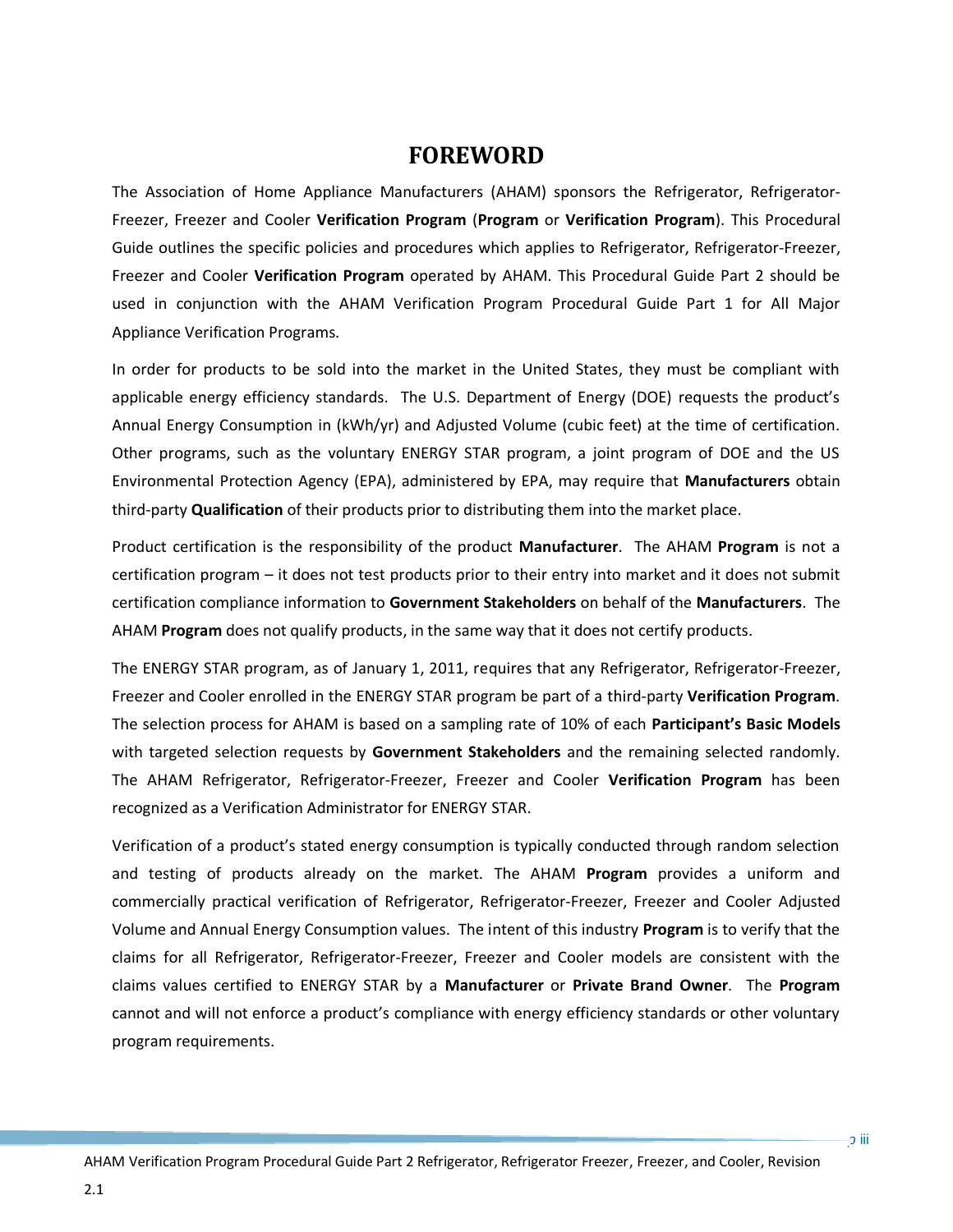Participation in the **Program** is voluntary. An independent EPA-recognized, ISO/IEC 17025(latest edition) accredited third-party test laboratory under contract to AHAM provides verification and challenge testing based on the EPA ENERGY STAR Product Specification for Consumer Refrigeration Products Version 5.1 and DOE **Test Procedure** (10 C.F.R. Part 430, Subpart B, Appendix A and Appendix B), with additional specificity provided by approved interpretations consistent with the DOE **Test Procedure**.

To participate in this **Program**, a **Participant** must list with AHAM all ENERGY STAR qualified models in production consistent with EPA ENERGY STAR **Qualified Product List (QPL)** and meet the requirements of 16 CFR 305.11(a)(1), unless the models are outside the scope of the **Verification Program Test Procedure**.

The AHAM **License Agreement (Agreement)** is a contract between the **Participant** and AHAM and is the governing document for participation in this **Program**. This Procedural Guide is an extension of, and is incorporated into, the Agreement and provides for the administration and uniform execution of the **Program**. General information and procedural details are included in this Procedural Guide. AHAM's **Major Appliance Verification Steering Committee (MAVSC)**, with oversight from the AHAM **Legal Operations Advisory Council (LOAC)** as needed, and at their sole discretion, may revise the Procedural Guide if such revision is deemed necessary, or as requested by DOE and EPA.

#### **For additional information, contact:**

2.1

Association of Home Appliance Manufacturers 1111 19th Street, NW Suite 402 Washington, DC 20036 Phone : 202-872-5955 [www.aham.org](http://www.info.org/)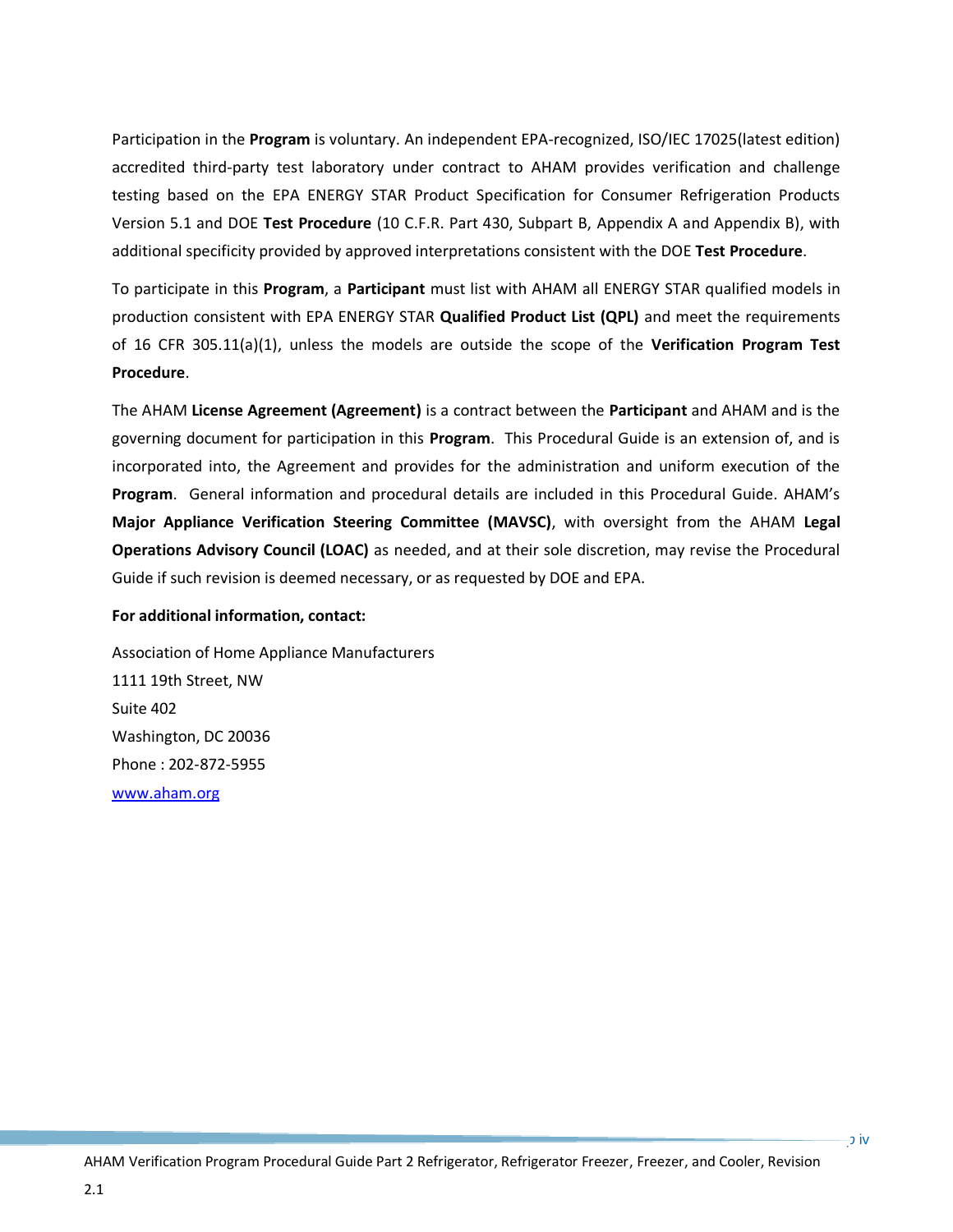# **Table of Contents**

| 1. |      |                              |                                                                                      |
|----|------|------------------------------|--------------------------------------------------------------------------------------|
|    | 1.19 |                              |                                                                                      |
|    | 1.25 |                              |                                                                                      |
|    | 1.26 |                              |                                                                                      |
|    | 1.33 |                              |                                                                                      |
|    | 1.36 |                              |                                                                                      |
| 2. |      |                              |                                                                                      |
|    |      |                              |                                                                                      |
|    | 2.5  |                              | <b>ELIGIBLE</b>                                                                      |
|    |      |                              |                                                                                      |
|    |      | <b>Bookmark not defined.</b> |                                                                                      |
| 3. |      |                              |                                                                                      |
| 4. |      |                              |                                                                                      |
| 5. |      |                              |                                                                                      |
|    |      |                              |                                                                                      |
|    |      |                              |                                                                                      |
| 6. |      |                              |                                                                                      |
| 7. |      |                              |                                                                                      |
|    |      |                              | APPENDIX A: AHAM REFRIGERATOR, REFRIGERATOR-FREEZER, FREEZER AND COOLER VERIFICATION |
|    |      |                              |                                                                                      |
|    |      |                              | APPENDIX B: AHAM REFRIGERATOR, REFRIGERATOR-FREEZER, FREEZER AND COOLER VERIFICATION |
|    |      |                              |                                                                                      |
|    |      |                              |                                                                                      |
|    |      |                              |                                                                                      |

2.1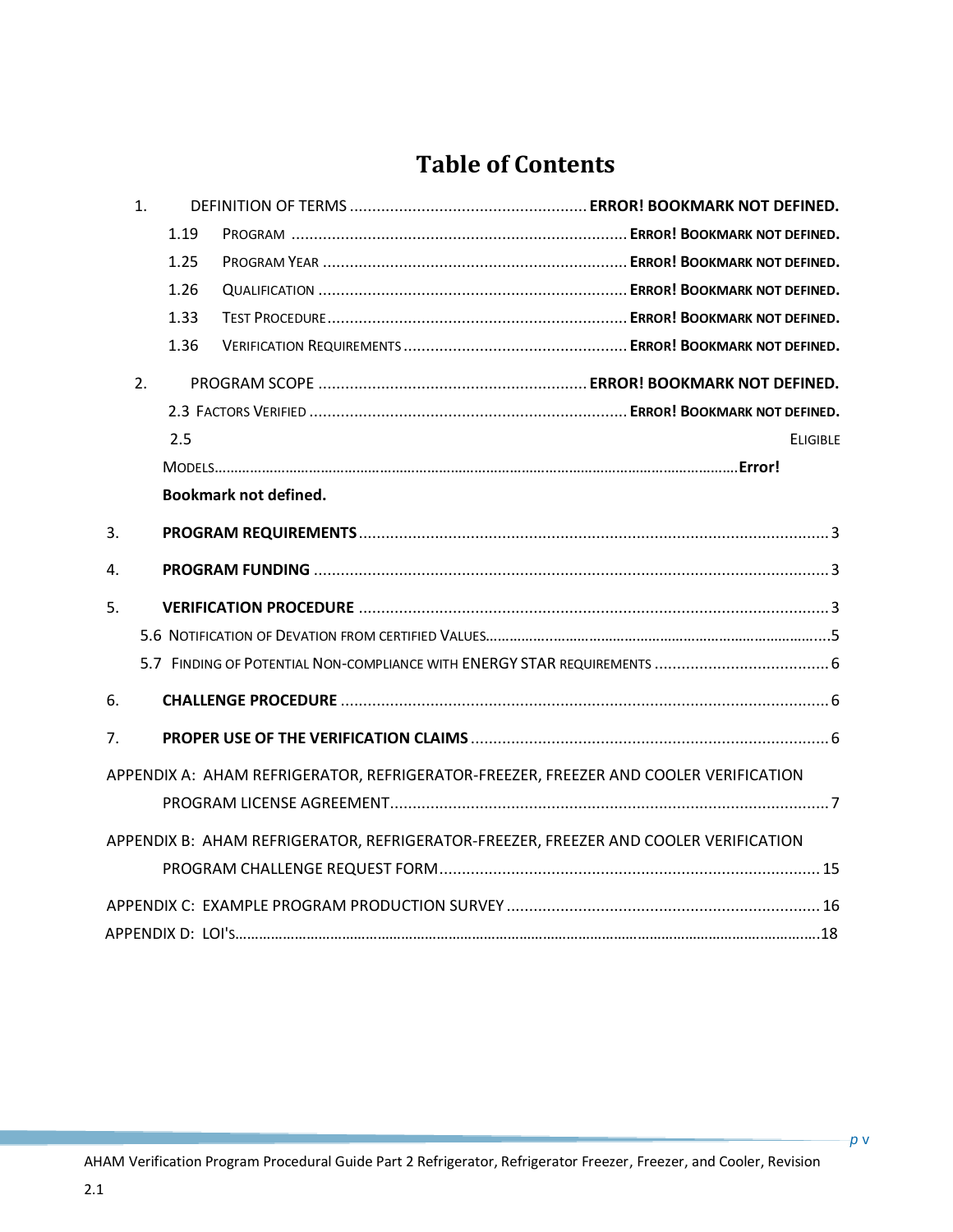*In all Instances the term, Test Procedure references the Procedure found at 10 CFR Part 430 Subpart B, Appendix A and B. In addition to the definitions found in AHAM Verification Program Procedural Guide Part 1, the following definitions apply:*

# **1. Definition of Terms**

The text of the AHAM Verification Program Procedural Guide Part 1 is amended as follows: All references to 10 CFR Part 430, Subpart B are amended to include Appendix A and B. This will be noted throughout the AHAM Verification Program Procedural Guide Part 2 as the **Test Procedure** Amendment. The texts of definitions from 10 C.F.R. 430.2 and Part 430, Subpart B shall apply.

# **1.19 PROGRAM**

The text of the AHAM Verification Program Procedural Guide Part 1 is amended as follows: The term AHAM **Verification Program** is replaced with AHAM Refrigerator, Refrigerator-Freezer, Freezer and Cooler **Verification Program**.

# **1.25 PROGRAM YEAR**

The **Program** year for the AHAM Refrigerator, Refrigerator-Freezer, Freezer and Cooler **Verification Program** is January 1 through December 31.

# **1.26 QUALIFICATION**

In addition to the **Test Procedure** Amendment referenced in Item 1, the text of the AHAM Verification Program Procedural Guide Part 1 is amended as follows:

The term, claims is replaced with Adjusted Volume (cubic feet) and Maximum Annual Energy Consumption (in kWh/yr).

# **1.33 TEST PROCEDURE**

The text of the AHAM Verification Program Procedural Guide Part 1 is replaced with the following:

Verification and challenge testing will be based on the EPA ENERGY STAR Product Specification for Consumer Refrigeration Products Version 5.1 and DOE **Test Procedure**, 10 C.F.R. Part 430, Subpart B, Appendix A and B, any waivers issued by DOE, Letters of Instruction issued by the AHAM Verification Department, with additional specificity provided by approved interpretations originating with the DOE **Test Procedure**. All **Test Procedure**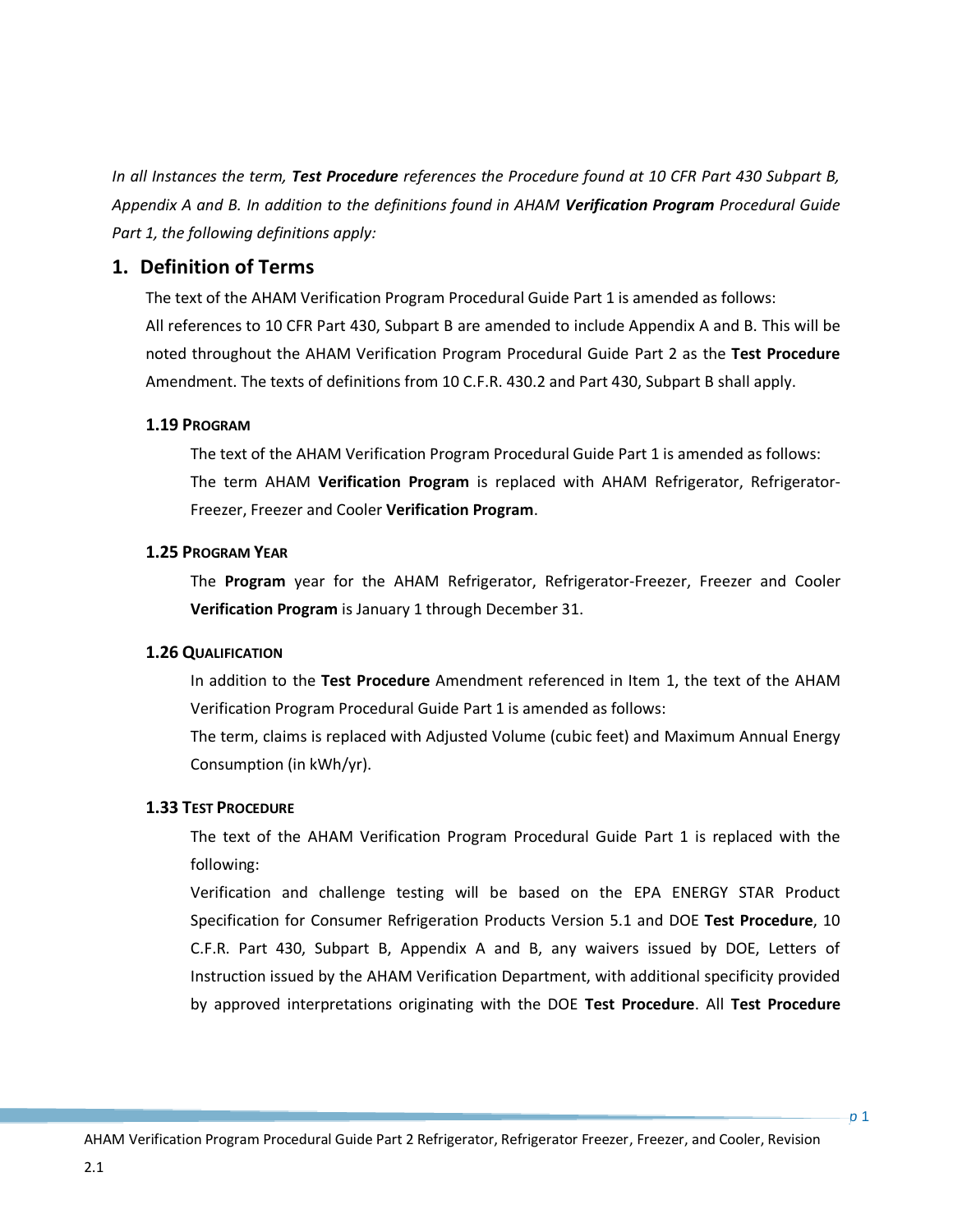interpretation questions arising during the course of verification and challenge testing will be referred to DOE for an official response.

### **1.33.1 Test Method to validate Demand Response**

The Demand Response feature of a **Connected Model** shall be validated according to the applicable ENERGY STAR Test method to Validate Demand Response specified in the EPA ENERGY STAR Product Specification for Consumer Refrigeration Products Version 5.1.

#### **1.33.2 Validation of Connected functionality for Connected Allowance**

For Connected Models, compliance with Connected Functionality shall be validated according to the appropriate section(s) of the EPA ENERGY STAR Product Specification for Consumer Refrigeration Products version 5.1, Section 4, A.

### **1.36 VERIFICATION REQUIREMENTS**

2.1

Test results shall be evaluated to the requirements of Version 5.1 of the ENERGY STAR specification for Consumer Refrigeration Products which includes Connected Product Criteria.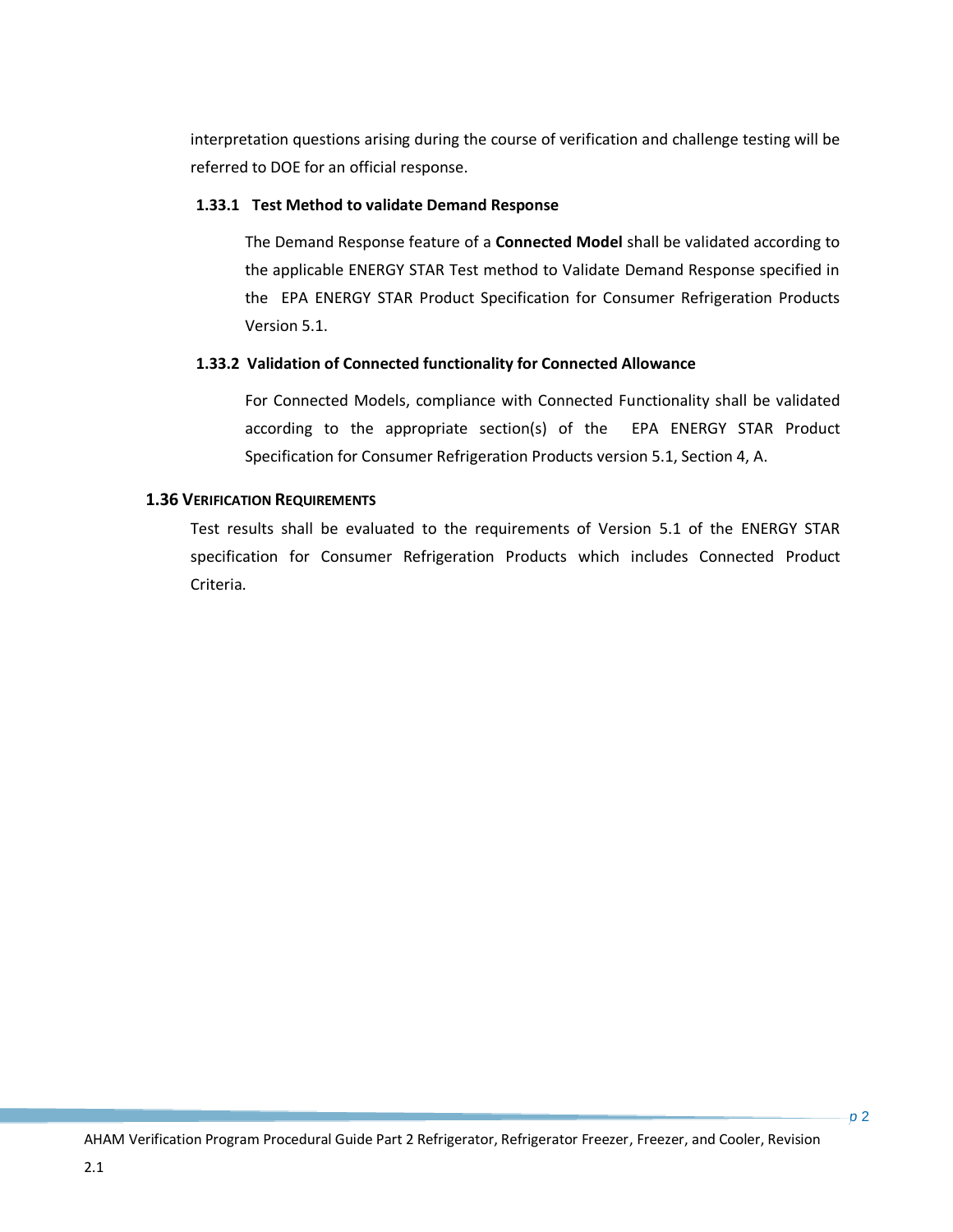# **2. Program Scope**

The text of the AHAM Verification Program Procedural Guide Part 1 is clarified as follows: **Verified Values will be Adjusted Volume (AV) and Annual Energy Consumption (AEC).**

### **2.3 FACTORS VERIFIED**

The text of the AHAM Verification Program Procedural Guide Part 1 is clarified as follows: The factors verified are Adjusted Volume (AV) and Annual Energy Consumption (AEC). Connected Product Criteria is verified if marked yes on the **Model Submission Form (MSF)**

### **2.5 ELIGIBLE MODELS**

The text of the AHAM Verification Program Procedural Guide Part 1 is amended to include the following:

The term certified values is replaced with Adjusted Volume (AV) and Annual Energy Consumption (AEC).

# **3. Program Requirements**

The text of the AHAM Verification Program Procedural Guide Part 1 applies.

# **4. Program Funding**

The text of the AHAM Verification Program Procedural Guide Part 1 applies.

# **5. Verification Procedure**

The text of the AHAM Verification Program Procedural Guide Part 1 is amended as follows:

# **5.4 VERIFICATION AND EVALUATION METHOD**

Per 1.36, the Version 5.1 ENERGY STAR Refrigerators, Freezers and Coolers Specification and Demand Response Test Method – May 31,2013 is the method that will be verified against the ENERGY STAR limits..

Annual Energy Consumption (AEC) shall be less than or equal to Maximum Annual Energy Consumption (AECMAX), as calculated per Equation 1 in the specification.

Adjusted Volume (AV) shall be calculated in accordance with the DOE test procedure in 10 CFR 430 Subpart B, Appendix A per the specification.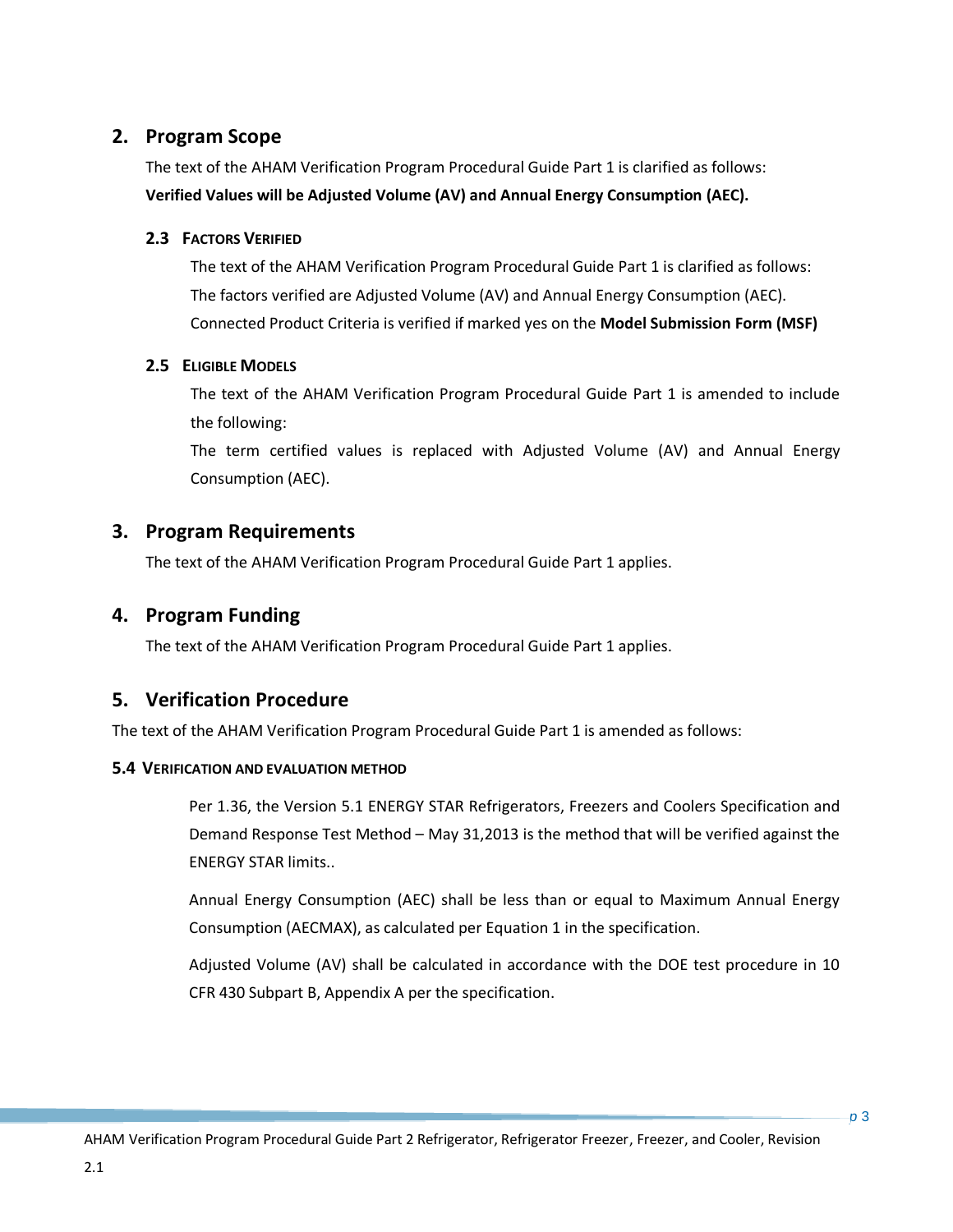#### **5.5 FINDING OF COMPLIANCE WITH ENERGY STAR REQUIREMENTS**

#### **5.5.1 Annual Energy Consumption**

When verification test results indicate that the verified rating (rounded to the nearest whole number) is less than or equal to 105.0% of the ENERGY STAR requirement for Annual Energy Consumption for 1 unit or pass the statistical methods as outlined in EPA Directive 2011-04 (see Part 1 – Appendix A), verification is automatically established for the model tested and models within the same **Basic Model**.

**Example 1:** If the **Program Laboratory** measures energy consumption of a product at 550 kWh/year and the product requirement is 500 kWh/year, it will be considered out of allowed **Tolerance** (105.0% would be 525 kWh/year or less).

**Example 2:** If the **Program Laboratory** measures energy consumption of a product at 450 kWh/year and the product requirement is 500 kWh/year, the product is considered to be within **Tolerance**.

These **Tolerances** are to allow for variations in testing that inevitably occur in any given laboratory facility, variations between laboratories, and variations in components. They are not to be used to rate a given model at values better than the expected average value of all **Units** from the assembly line.

#### **5.5.2 Adjusted Volume**

When verification test results indicate that the verified total volume is greater than 98% (rounded to nearest tenth) or 0.5 cubic feet (0.2 cubic feet for compact Refrigerators, Refrigerator- Freezers, Freezers or Coolers), whichever is greater, of the certified total volume, verification of Adjusted Volume is automatically established and verification of energy consumption can occur. If the measured volume is less than **Tolerance** above, then the measured volume will be used to calculate the DOE and ENERGY STAR specifications.

**Example 1:** If the certified total volume is 28.0 cubic feet, 98% of the certified total volume is 27.4 cubic feet; therefore, the measurements determined by the **Program Laboratory** must be greater or equal to 27.4 cubic feet. If the

*p* 4

AHAM Verification Program Procedural Guide Part 2 Refrigerator, Refrigerator Freezer, Freezer, and Cooler, Revision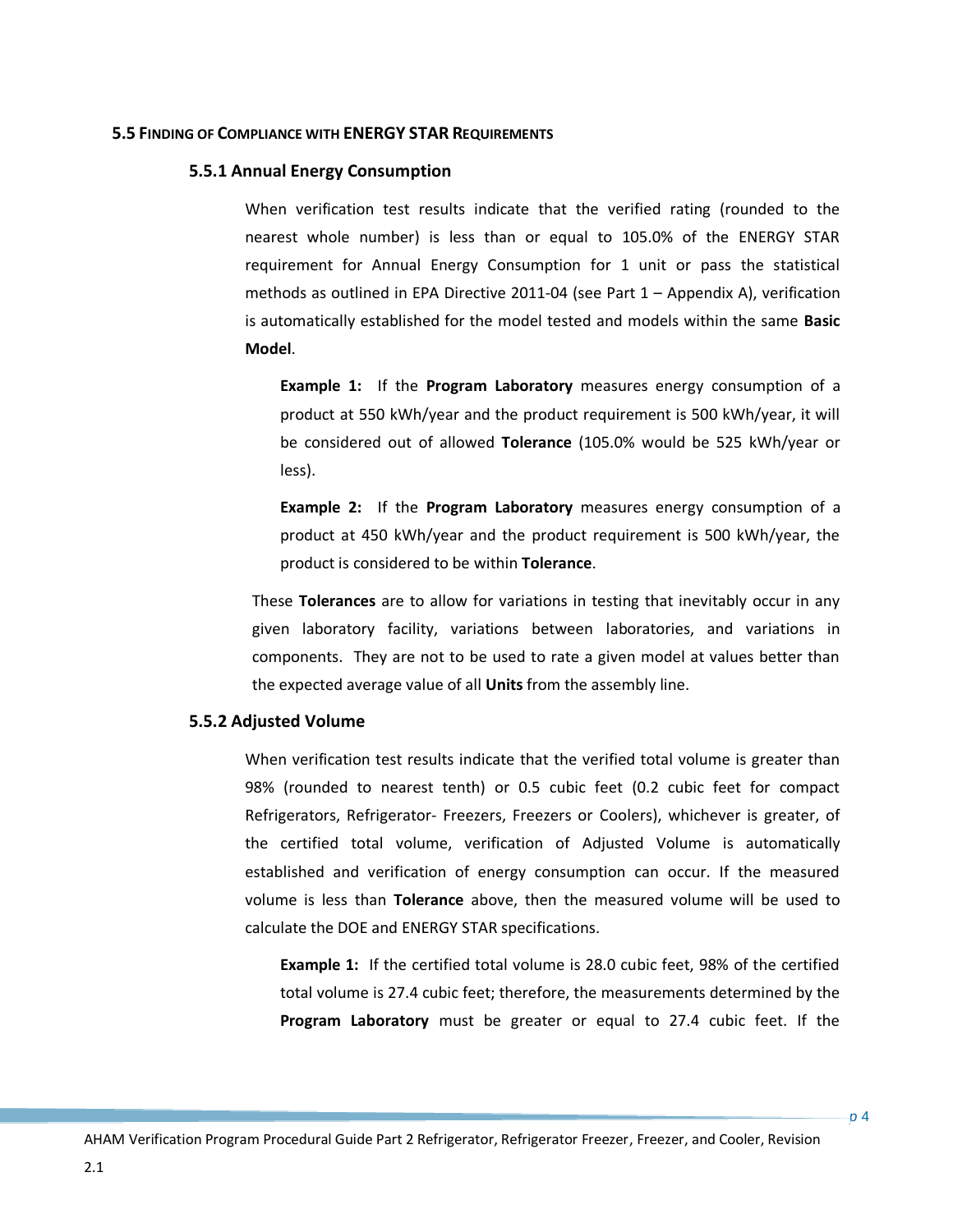measured value is greater than or equal to 27.4, then the reported adjusted volume will be used to calculate the DOE and ENERGY STAR specifications.

If the measured value is less than 27.4, then the measured compartment volumes will be used to calculate the adjusted volume which will be used to calculate the DOE and ENERGY STAR specifications.

**Example 2:** If the certified total volume is 9 cubic feet, 98% of the certified total volume is 8.8 cubic feet; therefore, 0.5 cubic feet will be used to determine the **Tolerance** since this model is not a compact product and 0.5 is greater than 0.2 (9.0 minus 8.8) cubic feet. If the measured value is greater than or equal to 8.5, then the reported adjusted volume will be used to calculate the DOE and ENERGY STAR specifications.

If the measured value is less than 8.5, then the measured compartment volumes will be used to calculate the adjusted volume which will be used to calculate the DOE and ENERGY STAR specifications.

**Example 3:** If the certified total volume is 4 cubic feet, 98% of the certified total volume is 3.9 cubic feet; therefore, 0.2 cubic feet will be used to determine the **Tolerance** since this model is a compact product and 0.2 is greater than 0.1 (4.0 minus 3.9) cubic feet. If the measured value is greater than or equal to 3.8, then the reported adjusted volume will be used to calculate the DOE and ENERGY STAR specifications.

If the measured value is less than 3.8, then the measured compartment volumes will be used to calculate the adjusted volume which will be used to calculate the DOE and ENERGY STAR specifications.

#### **5.6 NOTIFICATION OF VARIATION FROM CERTIFIED VALUES**

The intent of the industry is to assure that the Annual Energy Consumption and Adjusted Volume for Units produced by each Participant is 100% of the certified rating.

#### **5.6.1 Annual Energy Consumption**

The Annual Energy Consumption calculated for any production **Unit** is compared to the value listed on ENERGY STAR QPL.

#### **5.6.2 Adjusted Volume (AV)**

The Capacity (Total Volume) measured for any production **Unit** is compared to the value listed on ENERGY STAR **QPL.**

*p* 5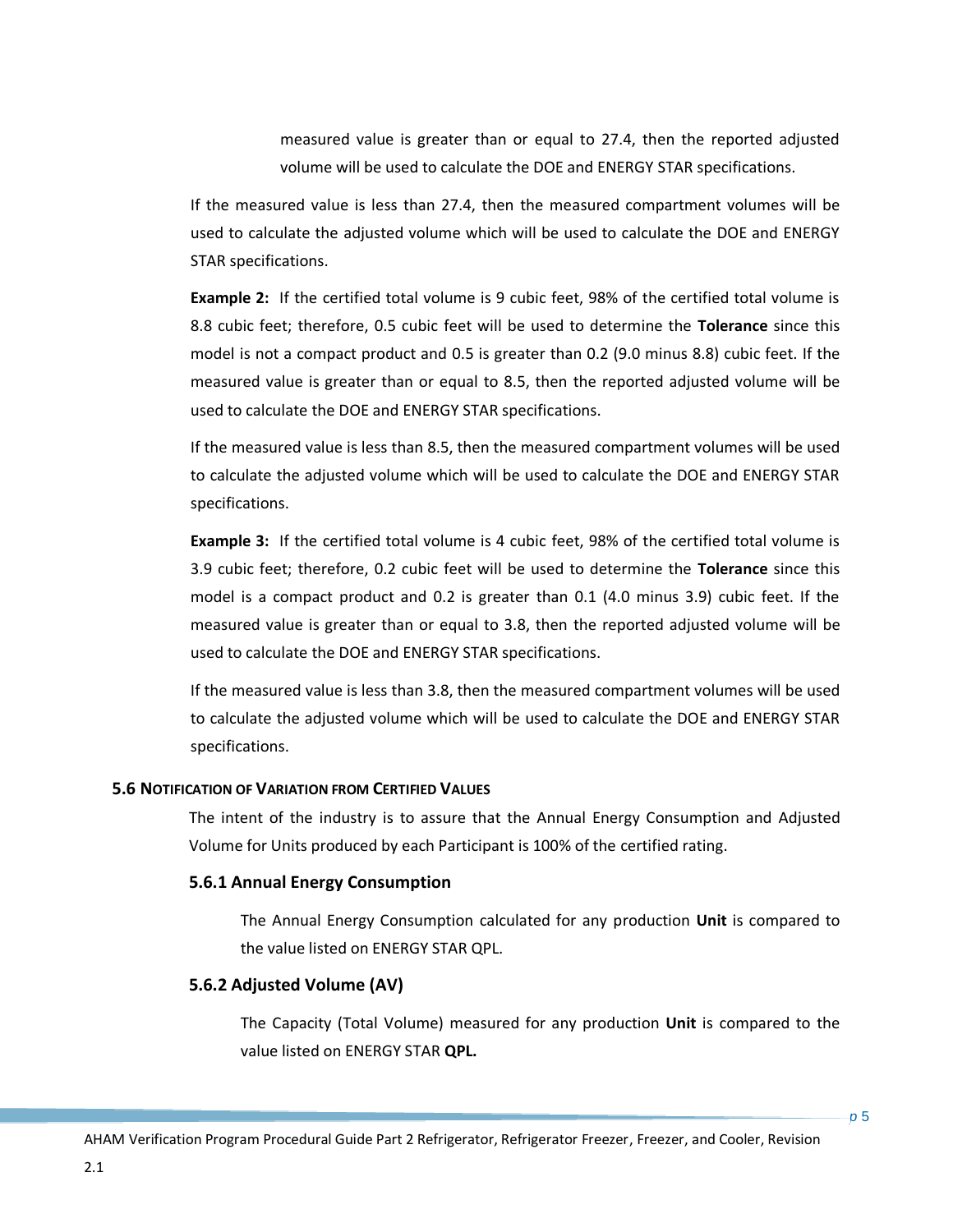Note: The Program Laboratory will conduct tests and evaluate test data within the framework of the Standard, License Agreement, and this Procedural Guide. It is the responsibility of each Participant to rate Units in accordance with these documents and applicable government regulations

The noted deviation from the certified ratings for Annual Energy Consumption (AEC), in kWh/year and Adjusted Volume (AV) in cubic feet and are included on the test report. The test report is sent to the Participant and AHAM.

#### **5.7 FINDING OF NON- COMPLIANCE WITH ENERGY STAR**

Note that if the spot check unit fails to meet the criterial in section 5.5 above, three additional samples shall be tested and the analysis per the Verification Testing Directive (EPA Directive No. 2011-04 most recent date) will be followed to determine a potential noncompliance. For a potential non-compliance, see clause 5.7 of AHAM Verification Program Procedural Guide Part 1.

# <span id="page-11-0"></span>**6. Challenge Procedure**

2.1

The text of the AHAM Verification Program Procedural Guide Part 1 applies, with the clarification that the claims are Adjusted Volume and Annual Energy Consumption, as appropriate to the challenge.

# **7. Proper Use of the Verification Claims**

The Text of the AHAM Verification Program Procedural Guide Part 1 is applicable.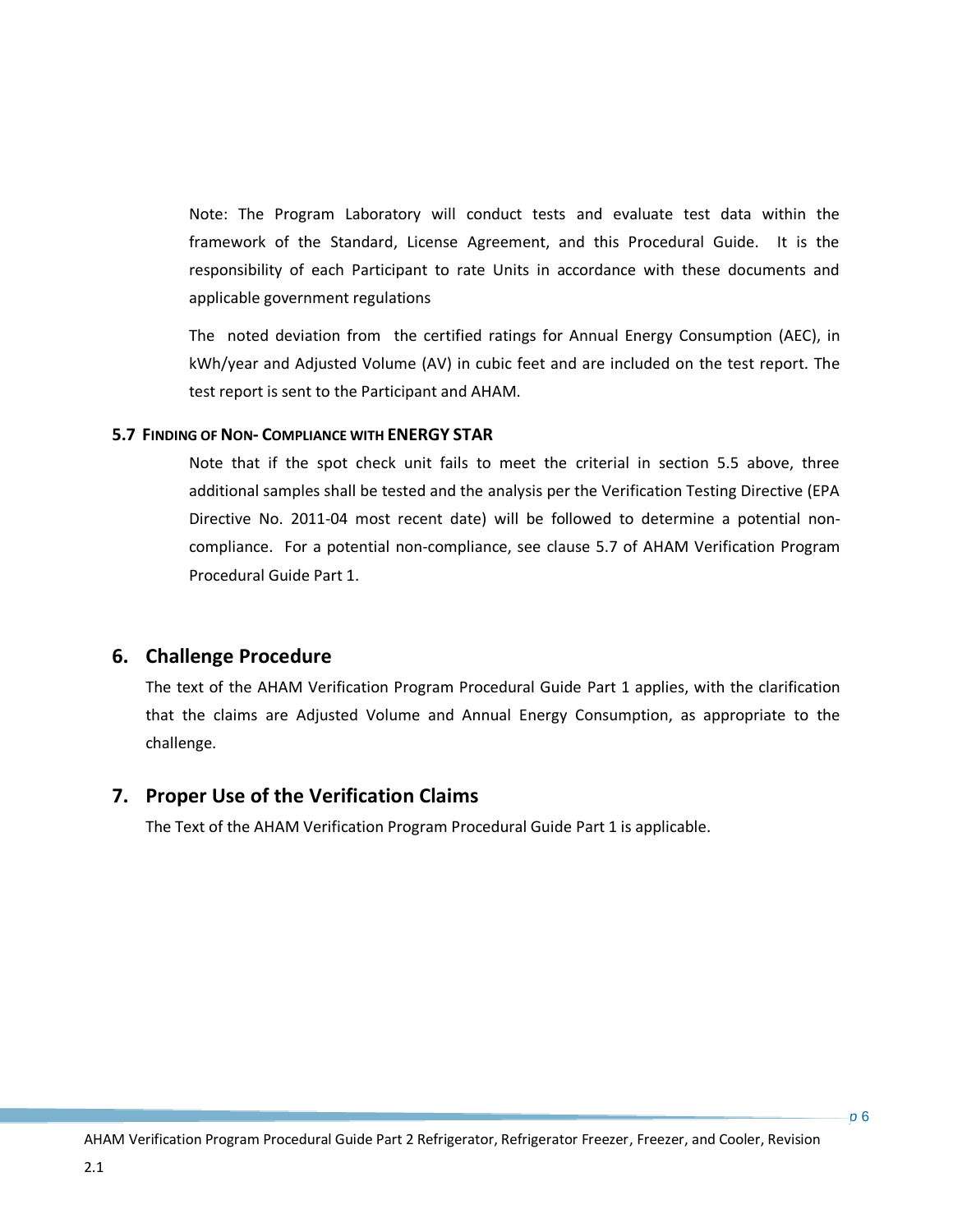# <span id="page-12-0"></span>**APPENDIX A: AHAM REFRIGERATOR, REFRIGERATOR-FREEZER, FREEZER AND COOLER VERIFICATION PROGRAM LICENSE AGREEMENT**

This Agreement, made this this day of this allows the set of the set of the set of the set of the set of the s ASSOCIATION OF HOME APPLIANCE MANUFACTURERS (AHAM), a not-for-profit business association incorporated in the State of Illinois, having its principal office at 1111 19th Street, N.W., Suite 402, Washington, DC 20036, hereinafter called Licensor, and having its principal offices at the following location (full address)\_\_\_\_\_\_\_\_\_\_\_\_\_\_\_\_\_\_\_\_\_\_\_\_\_\_\_\_\_\_\_\_\_\_\_\_\_\_\_\_\_\_\_\_\_\_\_\_\_\_\_ \_\_\_\_\_\_\_\_\_\_\_\_\_\_\_\_\_\_\_\_\_\_\_\_\_\_\_\_\_\_\_\_\_\_\_\_\_\_\_\_\_\_\_\_\_\_\_\_ , hereinafter called Licensee.

#### **WITNESSETH:**

WHEREAS, The U.S. Department of Energy (DOE) has promulgated a Test Procedure for determining certain performance characteristics for Refrigerator, Refrigerator-Freezer, Freezer and Cooler in the USA;

WHEREAS, Licensor is the sponsor of a Verification Program in the USA (Verification Program or Program) in support of the acceptance and use of that standard and the procedures set forth in the Procedural Guide (s), all in the public interest, to the end that public confidence in said performance characteristics may be effectively promoted;

WHEREAS, Licensee wishes to participate in said Verification Program;

NOW, THEREFORE, it is agreed by and between the parties hereto as follows:

#### **LICENSEE:**

2.1

A.1. Shall, upon the signing of this Agreement, have (1) the same person signing this Agreement on its behalf and (2) the engineer designated by such person sign and submit to Licensor the Certification Affidavit attached hereto as Exhibit A.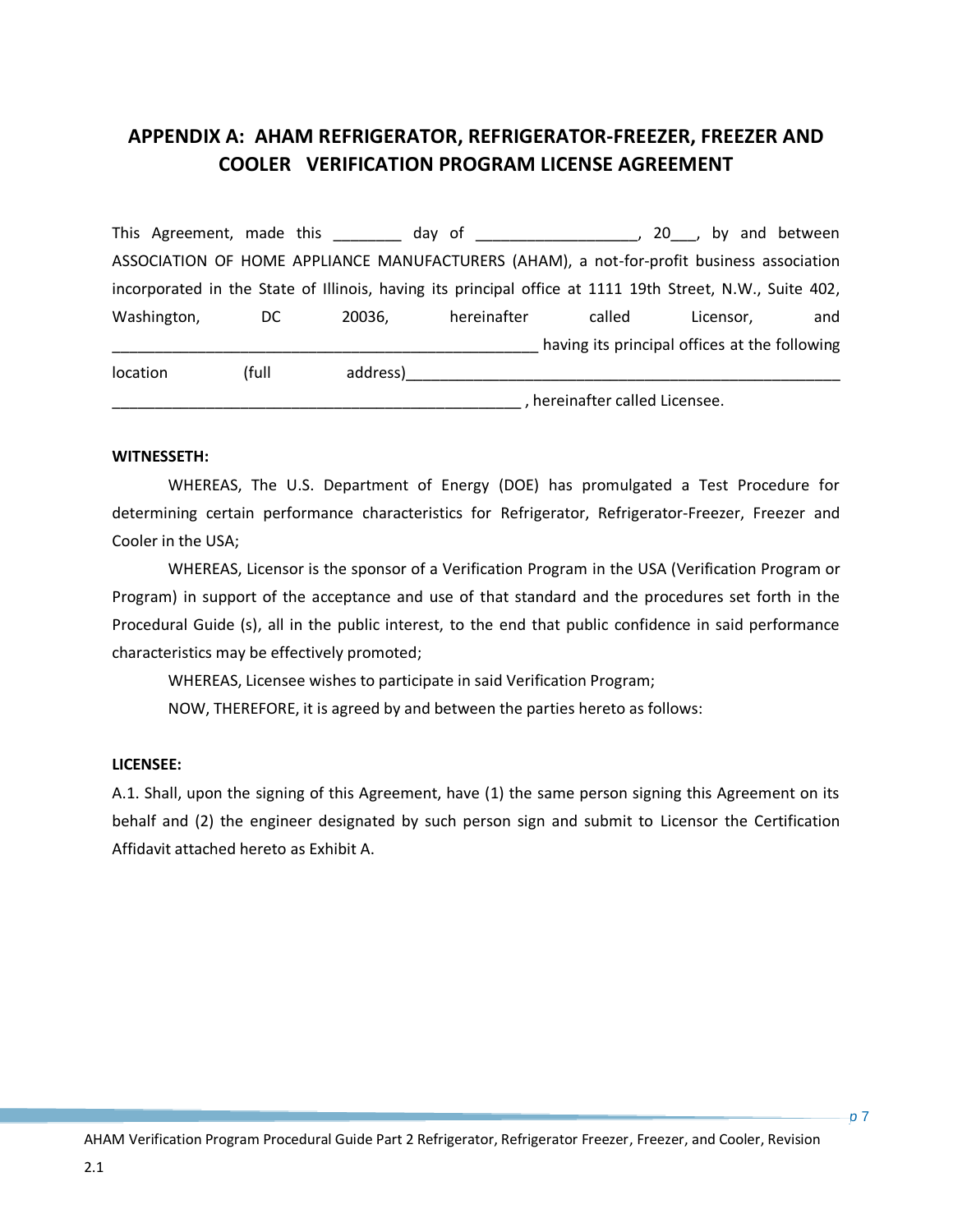A.2. Shall abide by and comply with all provisions of the Procedural Guide (s) developed by AHAM for the implementation of the Verification Program.

A.3. Shall abide by, comply with and have the right to be apprised of all decisions made by the governing AHAM product council or committee which affect this Verification Program. This product council/committee shall meet periodically with AHAM staff for communication, advice and counsel on the operation of the Verification Program, and shall determine all policy for the Verification Program.

A.4. Shall abide by the following Verification Program Payment Policy: For verification program participants, if invoices are not paid within 90 days after the invoice date, the participant will be given written notice that they have an additional 45 days to become current, or it will result in termination from the program. If a terminated company wishes to rejoin the program, it will be required to pay all outstanding invoices, and a full year program fees in advance.

#### **LICENSOR AND LICENSEE:**

B.1. Agree that the Procedural Guide (s) is an extension of this License Agreement, provides all necessary details for participation in the Verification Program and is incorporated by reference into this Agreement. Agree that Licensor has the right in its sole discretion to make changes to any aspect of the Procedural Guide (s) and Licensee will be bound by those changes. Revisions to procedures which become effective before the Procedural Guide (s) is reprinted will be outlined in Letters of Instruction from Licensor to Licensees; such letters will automatically amend the Procedural Guide (s) upon issuance.

B.2. Agree that this Agreement shall extend for an initial period of one (1) year and shall be automatically renewable for successive additional periods of one (1) year each unless either party, at least thirty (30) days prior to the date of expiration, gives notice in writing that it does not wish the Agreement to be renewed; provided, however, that either Licensor or Licensee may terminate this License Agreement upon sixty (60) days' written notice to the other party.

B.3. Agree that in the event that Licensee defaults under this Agreement, Licensor may immediately exclude Licensee from the Program by written notice sent by certified mail to Licensee. Under such circumstances, this Agreement will be considered void upon the date of Licensee's receipt of said written notice, and the remaining provisions concerning exclusion of a Licensee outlined in the Procedural Guide (s) shall be followed.

*p* 8

AHAM Verification Program Procedural Guide Part 2 Refrigerator, Refrigerator Freezer, Freezer, and Cooler, Revision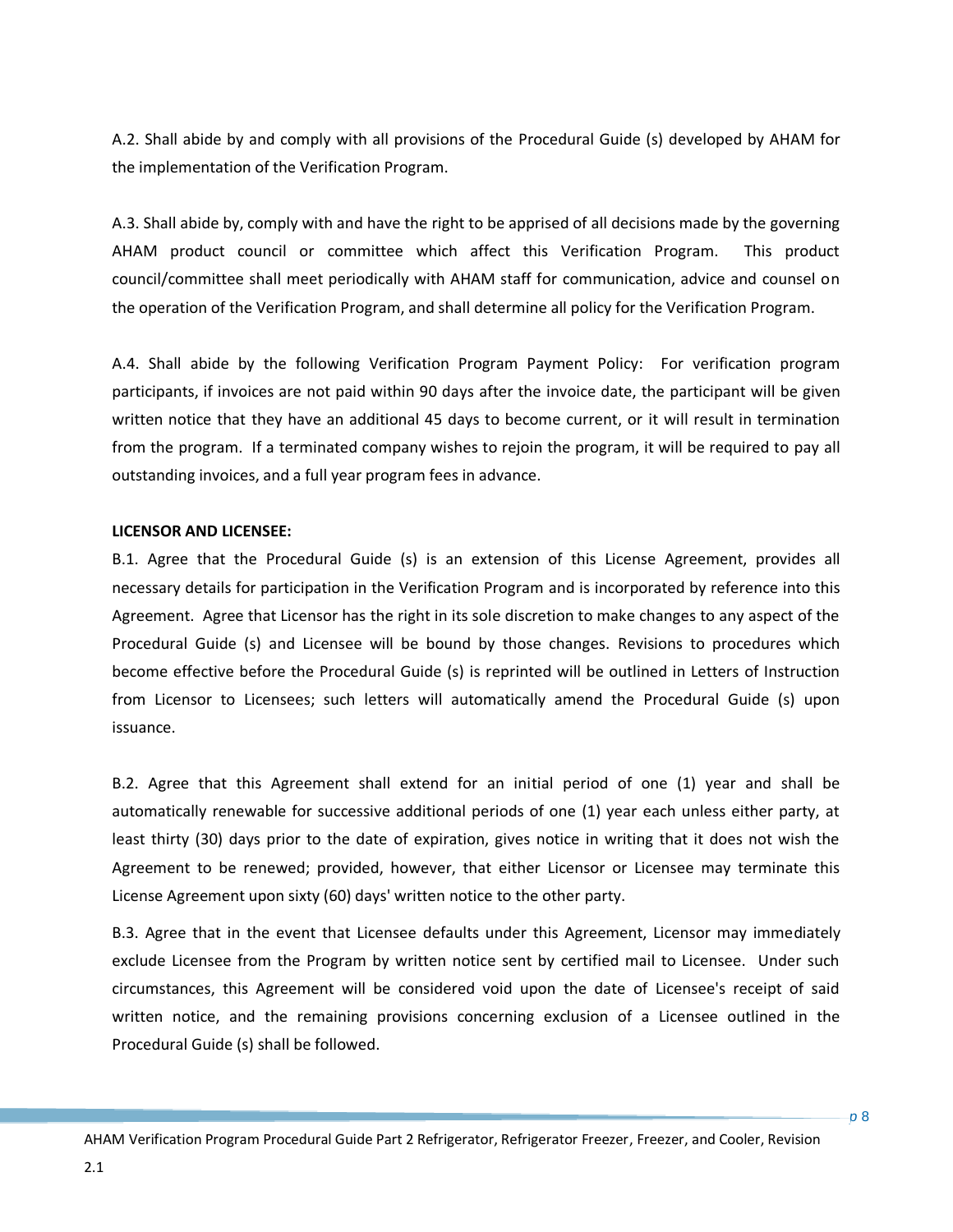B.4. Agree that the initial data on Licensee's certified rating(s) for models subject to the Program as submitted to the independent testing laboratory under contract to Licensor on forms provided by that laboratory (see the Procedural Guide (s) shall not be treated as confidential by either the laboratory or Licensor.

B.6 Except as provided in this paragraph, Licensee agrees to indemnify and hold harmless AHAM, its board of directors, officers and employees, their successors and assigns, for and from any and all claims, demands, lawsuits, judgments, contracts, debts, and expenses (including reasonable attorney's fees), of any kind or nature, whether at law or in equity, arising out of or in connection with the Licensee's participation in the AHAM Refrigerator, Refrigerator-Freezer, Freezer and Cooler Verification Program (including, but not limited to, a Licensee's conduct constituting a breach of this agreement and license), and/or the manufacture, design, information for use, warranties and representations, and use of Licensee's Refrigerator, Refrigerator-Freezer, Freezer and Cooler. No claim for indemnity under this paragraph shall be effective until Licensee has received from AHAM written notice of the claim for which AHAM believes it is entitled to indemnification hereunder. Licensee shall promptly reimburse AHAM for all costs and expenses incurred in defending AHAM against any such claims, demands, causes of action, or liability, including, but not limited to, attorney's fees. This indemnification shall survive termination of this agreement and license.

AHAM affirmatively disclaims any obligation to indemnify or hold harmless the Licensee from any and all claims, demands, lawsuits, judgments, contracts, debts, and expenses (including attorney's fees), of any kind or nature, whether at law or in equity, arising out of or in connection with any claims asserting infringement of a third-party's trademark. In the event a third-party files a claim against the Licensee asserting infringement of a third-party's trademark, Licensee is required to provide AHAM with written notice of the claim within 14 days. AHAM will consider, in good faith but without obligation and in its sole discretion, whether it is appropriate to assist, intervene, indemnify or take any action with respect to the reported claim.

B.7. Licensee acknowledges that it is responsible for compliance with laws or other requirements relating to the products and ratings under this program and shall indemnify and hold harmless Licensor for any violations of such laws or requirements

B.8. The interpretation of this Agreement and the parties' performance there under shall be governed by the laws of the District of Columbia.

*p* 9

AHAM Verification Program Procedural Guide Part 2 Refrigerator, Refrigerator Freezer, Freezer, and Cooler, Revision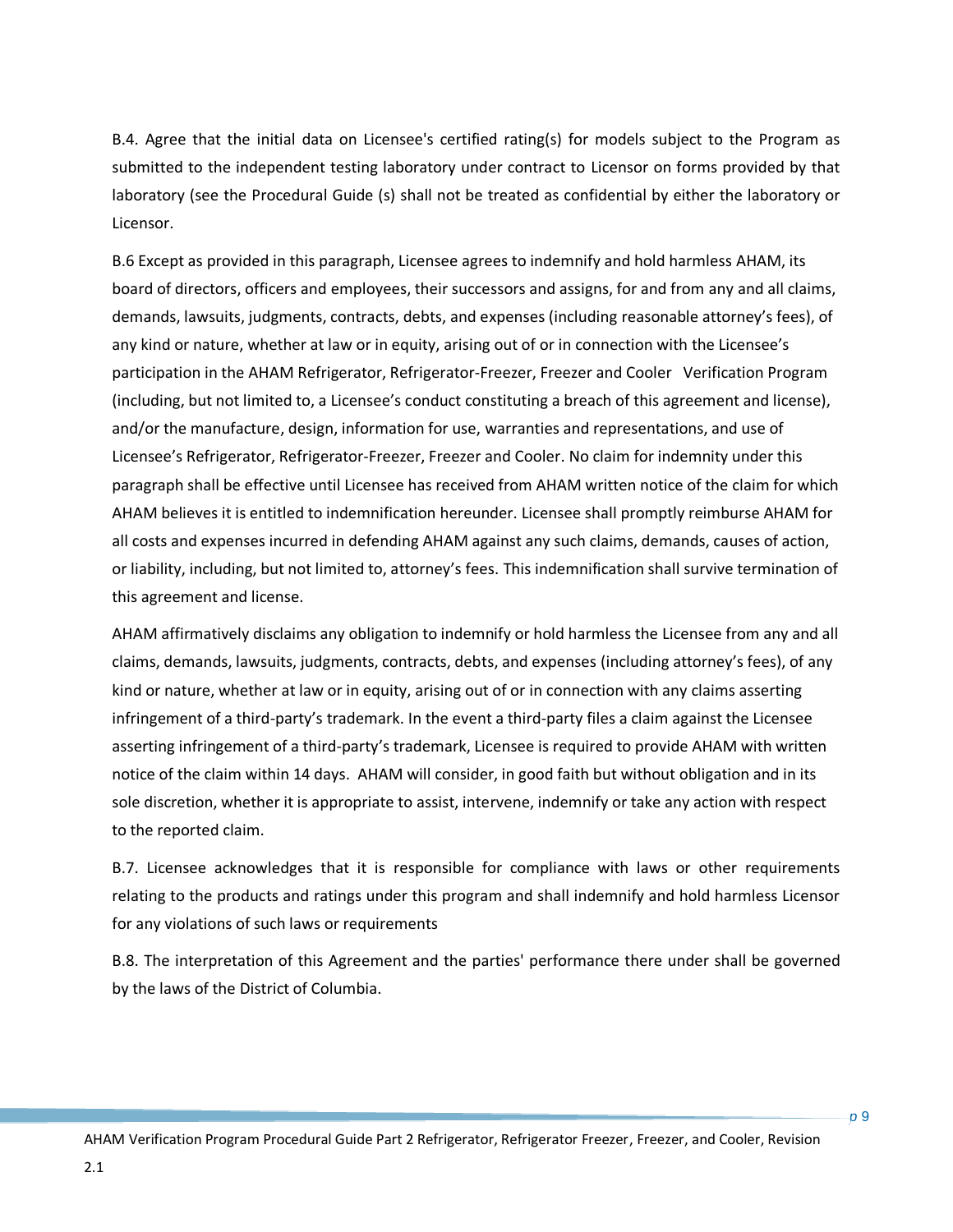B.9. In the event that any part or parts of this Agreement and/or the Procedural Guide (s) are found to be void, the remaining provisions shall nevertheless be binding, to the extent practicable, with the same effect as though the void parts were deleted.

B.10. This Agreement, being the final and complete understanding between the above parties, supersedes and nullifies all prior agreements.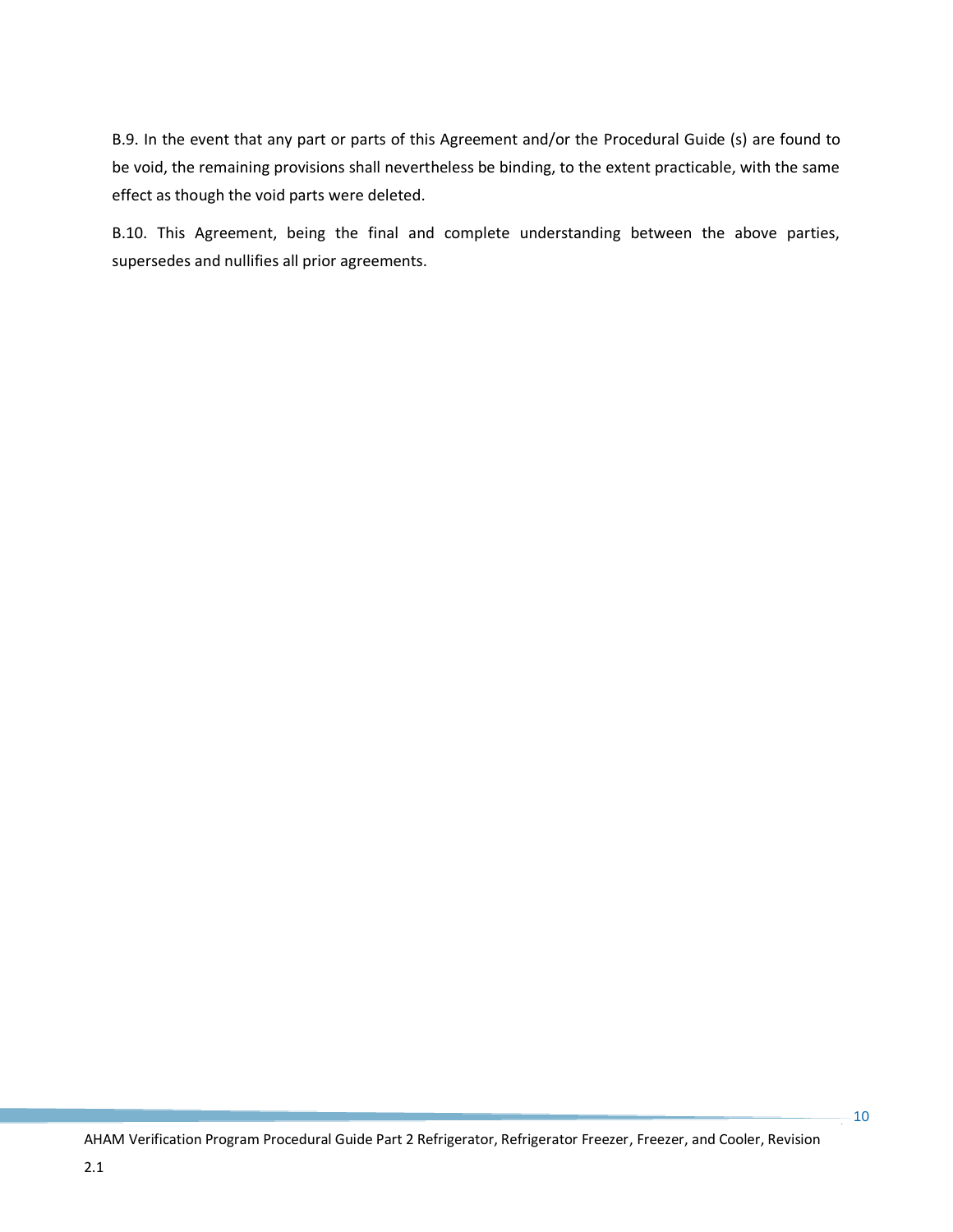# **Refrigerator, Refrigerator-Freezer, Freezer and Cooler Verification Program LICENSE AGREEMENT**

To be signed by AHAM President:

ASSOCIATION OF HOME APPLIANCE MANUFACTURERS (Licensor)

Signed by:

Joseph M. McGuire, AHAM President & CEO

Date:

To be completed by Licensee:

| Company Name | (Licensee) |
|--------------|------------|
| Print Name:  |            |
| Title:       |            |

Date:

AHAM Verification Program Procedural Guide Part 2 Refrigerator, Refrigerator Freezer, Freezer, and Cooler, Revision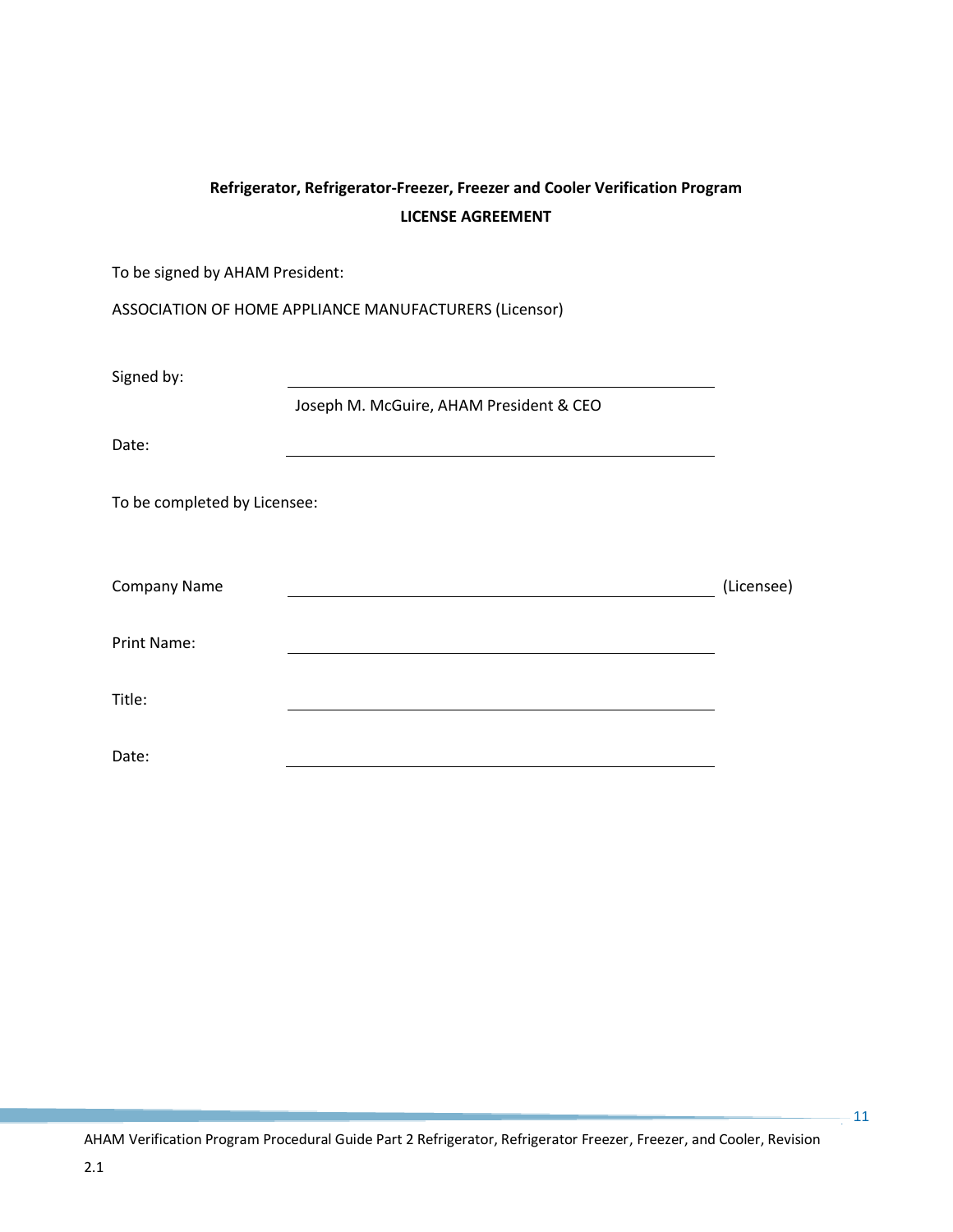# **Exhibit A CERTIFICATION AFFIDAVIT (To be completed by Licensee)**

The undersigned hereby certify and state, on behalf of **The understanding the state of the state** of  $\mathbf{r}$ 

\_\_\_\_\_\_\_\_\_\_\_\_\_\_\_\_\_\_\_\_ (Licensee) that the ratings of Annual Energy Consumption (in kWh/yr) and Adjusted Volume for Refrigerator, Refrigerator-Freezer, Freezer and Cooler models submitted for Verification under the foregoing program by said Licensee are accurately determined and stated in accordance with the DOE Test Procedure (10 CFR Part 430, Subpart B, Appendix A and B), with additional specificity provided by approved interpretations consistent with the DOE Test Procedure.

To be completed by Engineer [Reference Section A.1 (2)]:

| Signed by:  |  |
|-------------|--|
| Print Name: |  |
| Title:      |  |
| Date:       |  |

To be completed by same individual that signed the License Agreement on page 3 [Reference Section  $A.1 (1)$ :

| Signed by:  |  |
|-------------|--|
| Print Name: |  |
| Title:      |  |
| Date:       |  |

AHAM Verification Program Procedural Guide Part 2 Refrigerator, Refrigerator Freezer, Freezer, and Cooler, Revision

 $\frac{1}{2}$  12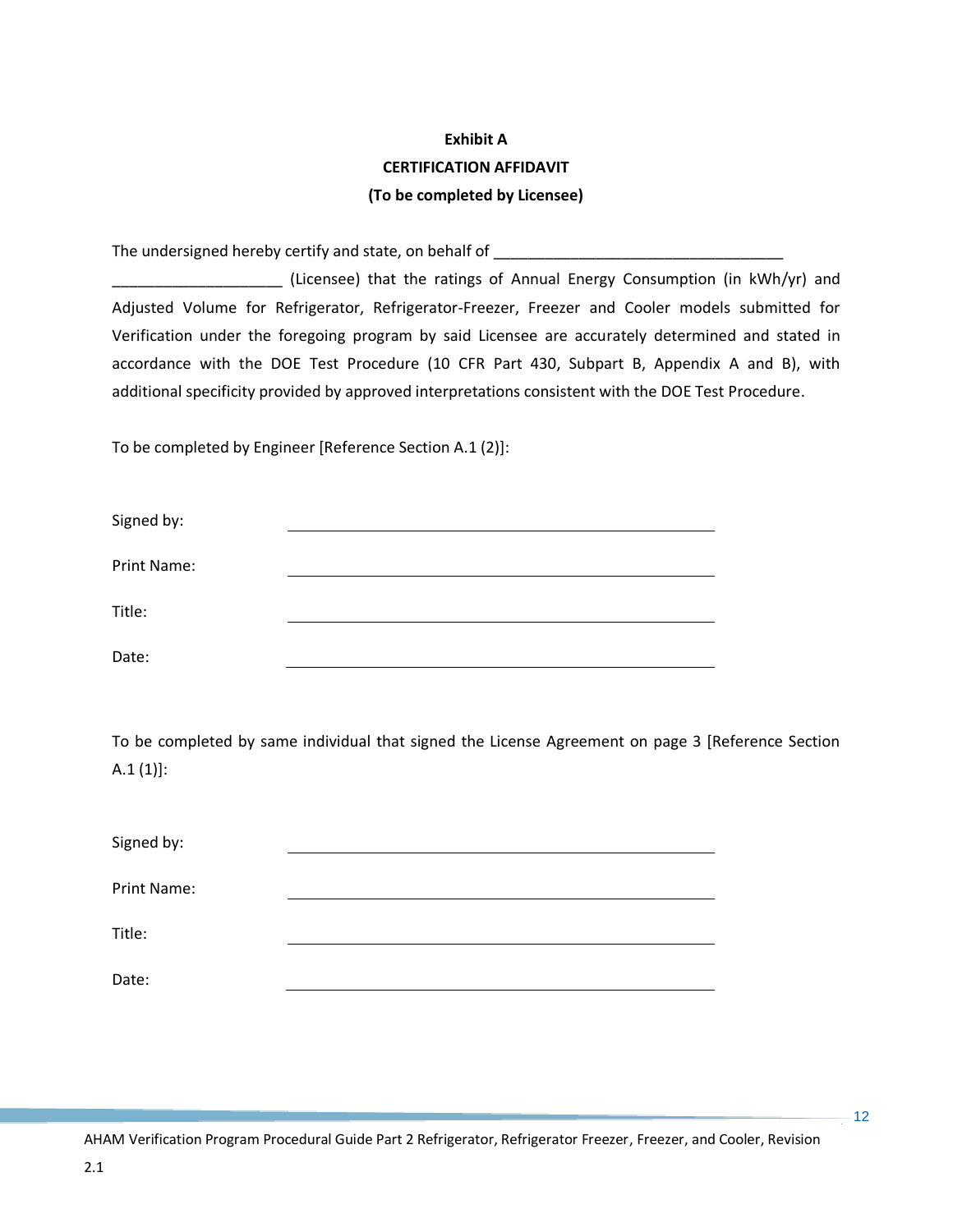### **Exhibit B**

### **PRIMARY CONTACT FOR TECHNICAL ISSUES**

(Note: All verbal and written communications will be in English)

| <b>COMPANY:</b>         |  |
|-------------------------|--|
| NAME:                   |  |
| TITLE:                  |  |
| E-MAIL:                 |  |
| PHONE NUMBER:           |  |
| <b>FAX NUMBER:</b>      |  |
| <b>MAILING ADDRESS:</b> |  |
| <b>COUNTRY:</b>         |  |

### **PRIMARY CONTACT FOR INVOICING/BILLING/PAYMENT**

(Note: All verbal and written communications will be in English)

| <b>COMPANY:</b>         |  |
|-------------------------|--|
| NAME:                   |  |
| TITLE:                  |  |
| E-MAIL:                 |  |
| <b>PHONE NUMBER:</b>    |  |
| <b>FAX NUMBER:</b>      |  |
| <b>MAILING ADDRESS:</b> |  |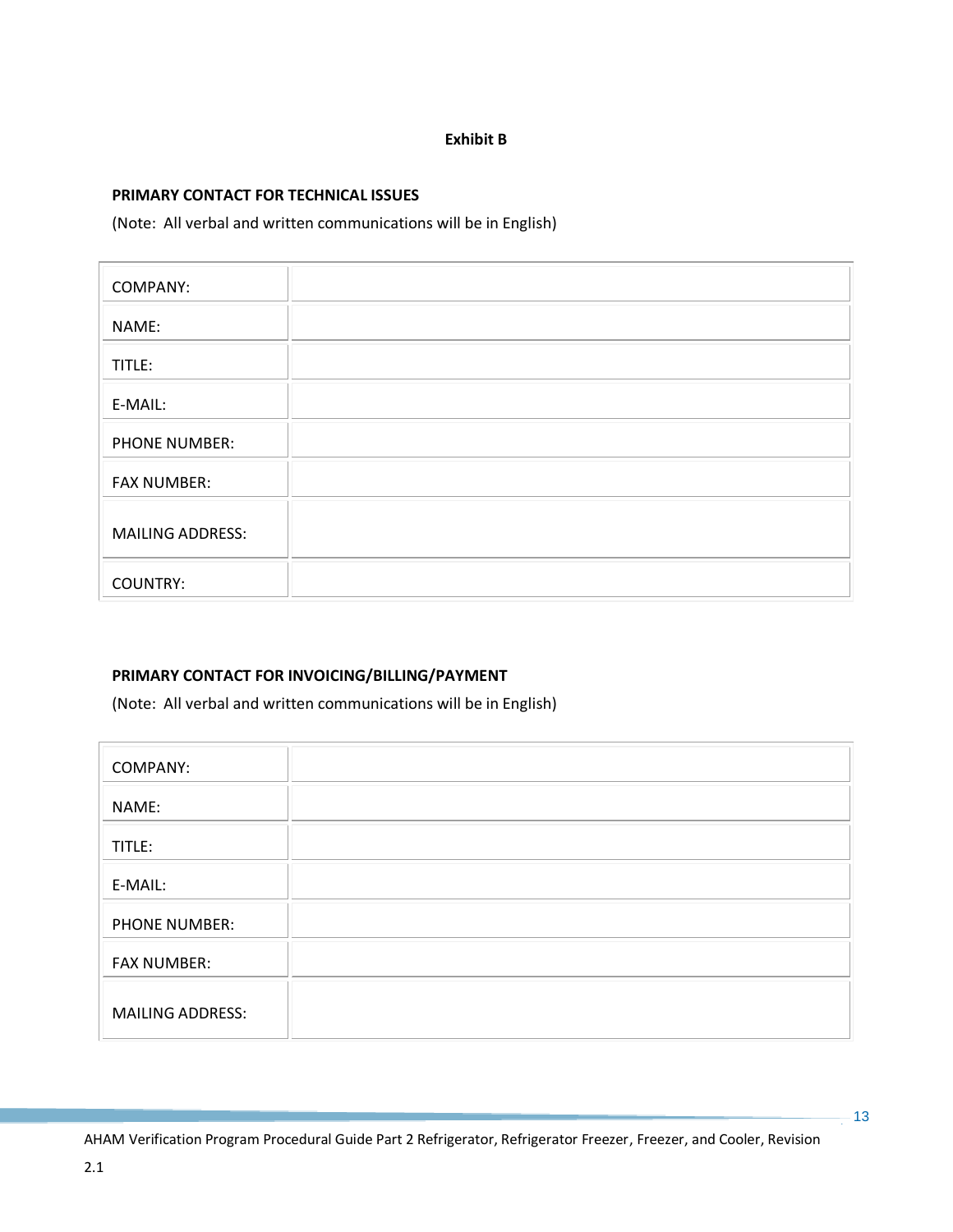| $\sim$ וואו ו $\sim$<br>,,,,,,, |  |
|---------------------------------|--|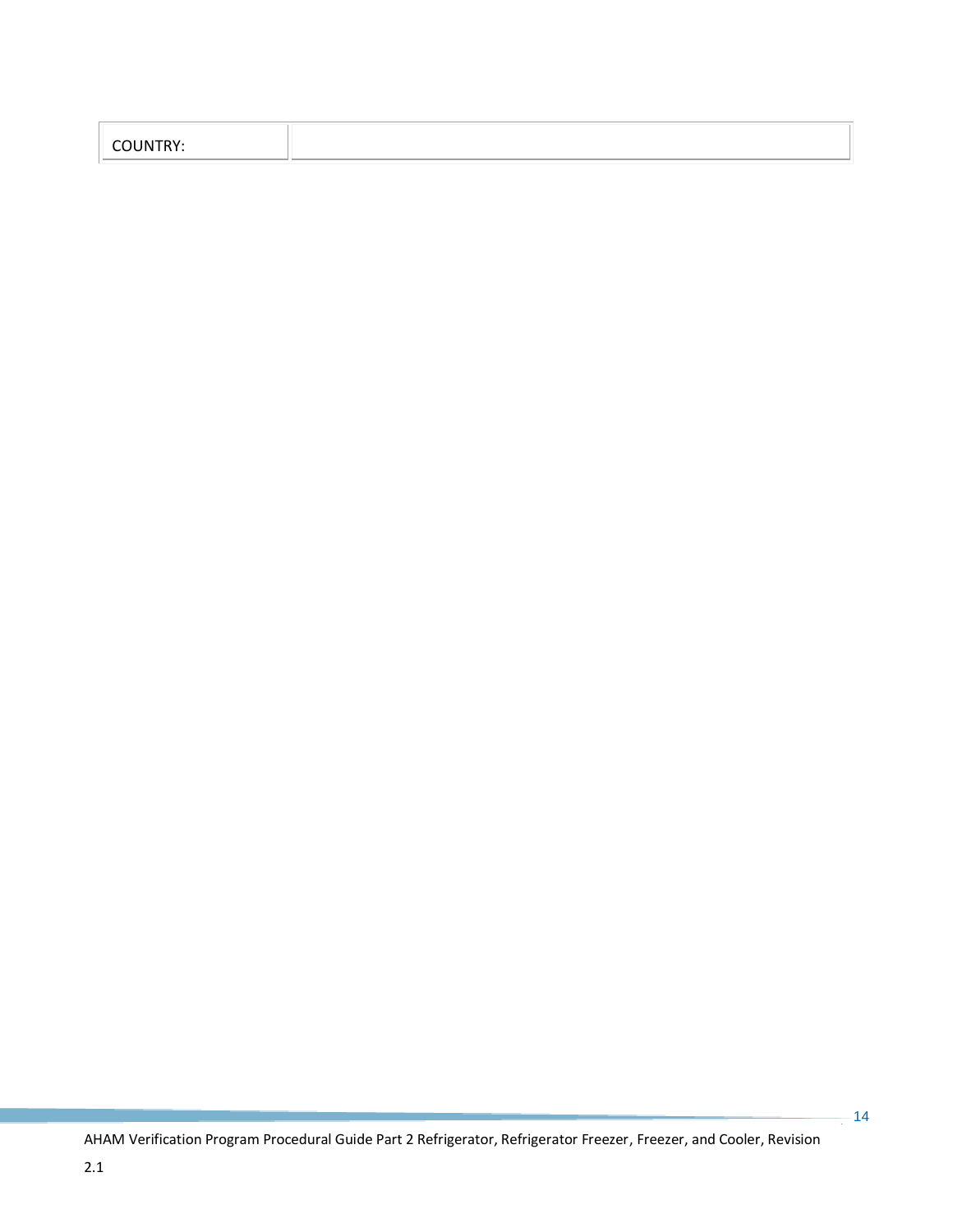### **SECONDARY CONTACT FOR ADMINISTRATIVE ISSUES**

(Note: All verbal and written communications will be in English)

| <b>COMPANY:</b>         |  |
|-------------------------|--|
| NAME:                   |  |
| TITLE:                  |  |
| E-MAIL:                 |  |
| PHONE NUMBER:           |  |
| <b>FAX NUMBER:</b>      |  |
| <b>MAILING ADDRESS:</b> |  |
| <b>COUNTRY:</b>         |  |

# **SECONDARY CONTACT FOR INVOICING/BILLING/PAYMENT**

(Note: All verbal and written communications will be in English)

| <b>COMPANY:</b>         |  |
|-------------------------|--|
| NAME:                   |  |
| TITLE:                  |  |
| E-MAIL:                 |  |
| <b>PHONE NUMBER:</b>    |  |
| <b>FAX NUMBER:</b>      |  |
| <b>MAILING ADDRESS:</b> |  |
| <b>COUNTRY:</b>         |  |

 $-15$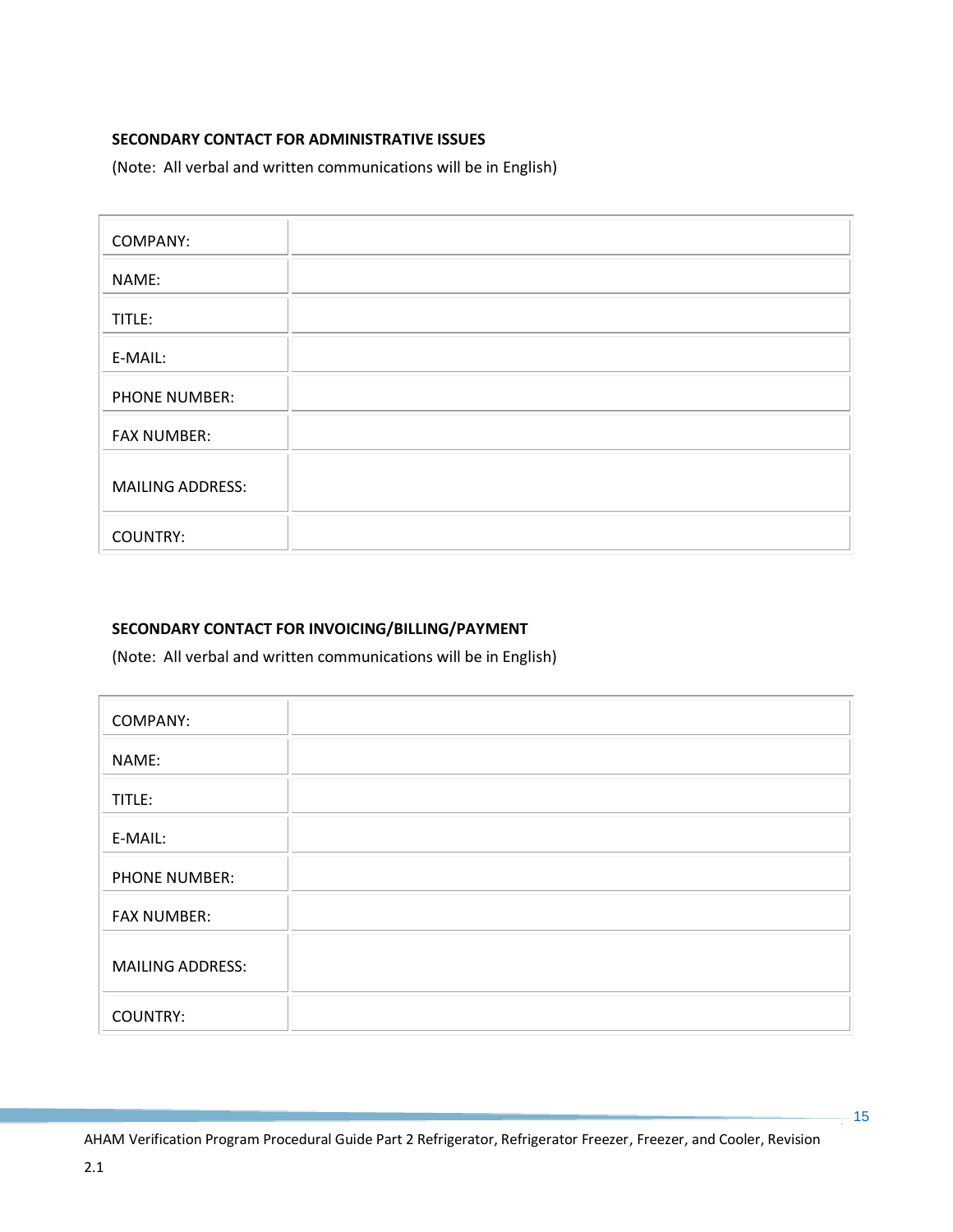# **APPENDIX B: AHAM REFRIGERATOR, REFRIGERATOR-FREEZER, FREEZER AND COOLER VERIFICATION PROGRAM CHALLENGE REQUEST FORM**

|                         | Date of Request:         |  |
|-------------------------|--------------------------|--|
|                         |                          |  |
|                         |                          |  |
| <b>Brand Name:</b>      | <b>Model Number:</b>     |  |
|                         |                          |  |
| <b>Manufactured By:</b> | <b>Manufactured For:</b> |  |

| Reason for Challenge (check all that apply): | <b>Required Information for Submittal</b>      |  |
|----------------------------------------------|------------------------------------------------|--|
|                                              | Reason for challenge                           |  |
| <b>Adjusted Volume</b>                       | Adjusted Volume calculation                    |  |
|                                              | Reason for challenge                           |  |
| <b>Annual Energy Consumption</b>             | Test data or calculations to support challenge |  |
|                                              | Reason for challenge                           |  |
| <b>Algorithm</b>                             | Test data or calculations to support challenge |  |

<span id="page-21-0"></span>

| <b>Participant Approval</b> |  |
|-----------------------------|--|
| <b>AHAM Approval</b>        |  |
| <b>Laboratory Approval</b>  |  |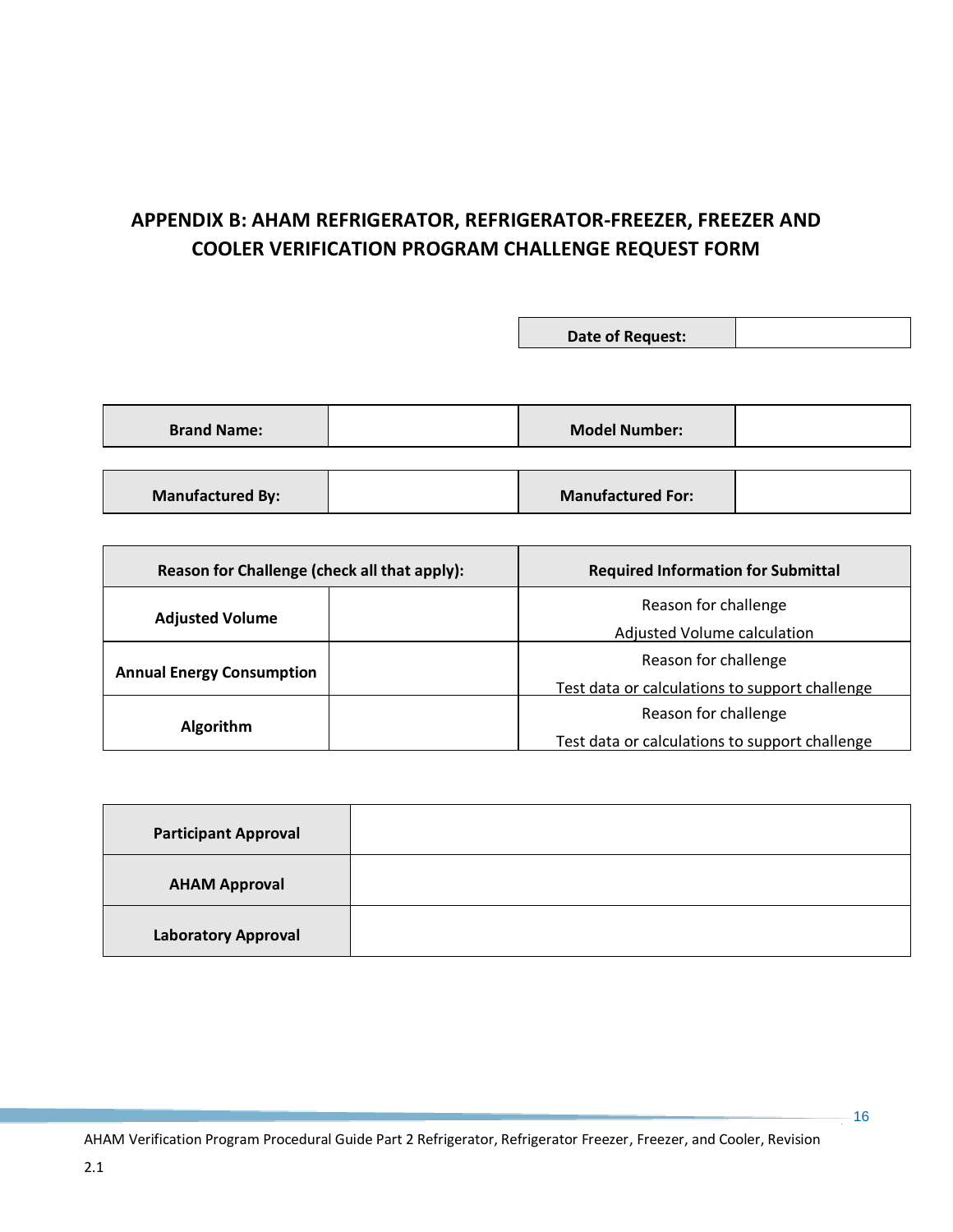# **APPENDIX C: EXAMPLE PROGRAM PRODUCTION SURVEY**

| TO:               | Refrigerator, Refrigerator-Freezer, Freezer and Cooler Verification Program |
|-------------------|-----------------------------------------------------------------------------|
|                   | Participants                                                                |
| FROM:             | Randy Cooper, Vice President, Technical Operations & Standards              |
| CA:               | <b>Charles Samuels</b>                                                      |
| RE:               | <b>CERTIFIED PRODUCTION SURVEY</b>                                          |
| <b>ACTIONS</b>    | (1) Confirm receipt to AHAM (amartin@aham.org) upon delivery.               |
| <b>REQUESTED:</b> | (2) Complete and return to AHAM (accounting@aham.org)                       |

The AHAM Refrigerator, Refrigerator-Freezer, Freezer and Cooler Verification Program requires that participants in the program complete a Certified Production Survey annually so that testing and participation fees for the upcoming calendar year can be accurately determined. The information provided in the survey is kept confidential within AHAM.

Attached is a survey sheet to be completed with your actual certified sales volume and number of ENERGY STAR® qualified Basic Models of Refrigerator, Refrigerator-Freezer, Freezer and Cooler for the twelve-month period of July 1, (PREVIOUS YEAR) through June 30, (CURRENT YEAR). Participants will be required to pay the initial estimated testing fees at the beginning of each program year. Participation fees will be invoiced quarterly during the calendar year based on the fees shown on the attached survey form.

Please note that Officer Verification is required to verify all figures reported to AHAM Verification Programs for accuracy and completeness.

As indicated on the INSTRUCTIONS sheet (page 2), please:

2.1

- 1. Confirm receipt of this form to Angela Martin [\(amartin@aham.org\)](mailto:amartin@aham.org) upon delivery; and
- 2. Complete and return the enclosed confidential survey and Officer Verification (pages 3 & 4) to AHAM's Accounting Department: [Accounting@aham.org](mailto:Accounting@aham.org)

*The Production Surveys are due within thirty (30) business days from the date it was sent to the Participant or as agreed to with the Participant.*

If you believe that the survey should be directed to someone else within your organization, please forward the survey to that individual and immediately notify Angela Martin via e-mail at [amartin@aham.org.](mailto:amartin@aham.org) Thank you for your cooperation.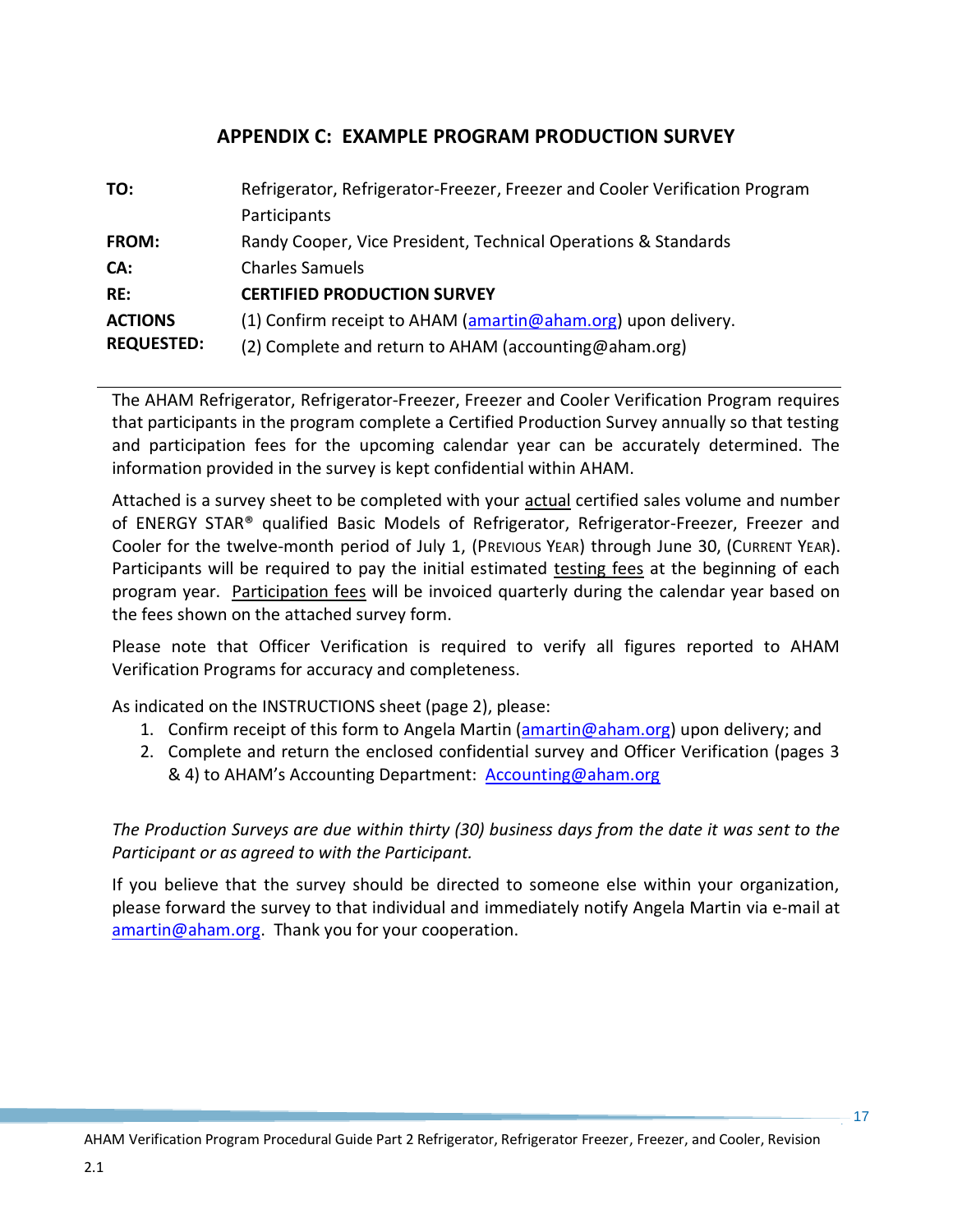#### **INSTRUCTIONS**

- 1. Review instructions and Guidelines.
- 2. Fill out Certified Production Survey as described on the form.
- 3. Review Billing Information.
- 4. Have an officer execute the Officer Verification Form.
- 5. Return Certified Production Survey and Officer Verification Form to:

E-MAIL: [accounting@aham.org](mailto:accounting@aham.org) (scan and send) AHAM Accounting Department Association of Home Appliance Manufacturers 1111 19<sup>th</sup> Street NW Suite 402 Washington, DC 20036 FAX: (202) 872-9354

### **GUIDELINES FOR SOURCED MODEL PRODUCT REPORTING**

Please use the following guidelines to determine which entity involved in a sourcing agreement is responsible for reporting and ensuring payment of the verification program fees.

- 1. All models in production consistent with EPA ENERGY STAR QPL, by a Participant of an AHAM Verification Program are to be included in the Program, regardless of the Original Equipment Manufacturer.
- 2. If a Participant buys product from another Participant, the manufacturing Participant is responsible for the resulting Program fees and must include the sourced models in its own production figures.
- 3. If a Participant buys product from a non-Participant, the Participant is responsible for the resulting Program fees and must therefore include the sourced models in its product figures (i.e., count sourced models as their own production).
- 4. A retailer who is a private brand owner and purchases models from both Participant and non-Participant manufacturers may be a Program Participant. Such a Participant must claim the models manufactured by a non-Participant as its production and will be responsible for all fees associated with these models.
- 5. In the case of an alternative arrangement (i.e., purchasing Participant agrees to pay the Program fees), the purchasing Participant has the ultimate responsibility of ensuring the sourced product production data is properly reported and Program fees are paid.
- 6. ENERGY STAR qualified models sourced from OEM's that are not Licensees of the AHAM Program must be included in the Participants Model Submission Form.

 $\frac{1}{2}$  18